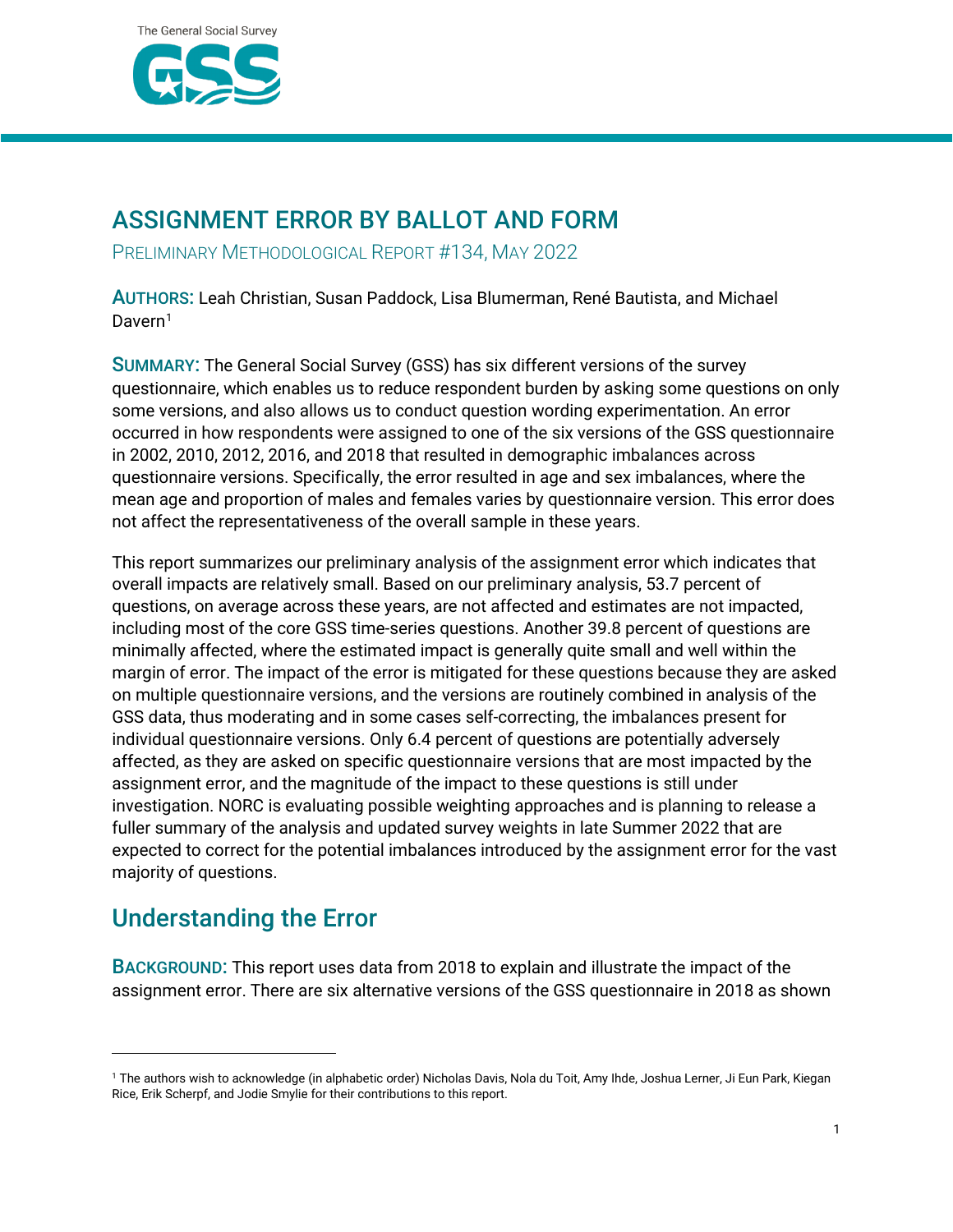

| <b>Exhibit 1: Six GSS Questionnaires</b> |                        |
|------------------------------------------|------------------------|
| <b>Ballot A Form X</b>                   | <b>Ballot A Form Y</b> |
| Ballot B Form X                          | <b>Ballot B Form Y</b> |
| <b>Ballot C Form X</b>                   | Ballot C Form Y        |
|                                          |                        |

in Exhibit 1 (the other affected years have a similar configuration). There are three ballots (Ballots A, B, and C) where some questions are asked on two ballots (and sometimes one) so that not all questions are asked of the full sample to help reduce respondent burden.

There are also two forms (Form X and Y), which are used to conduct experimental research (e.g., testing different wording of questions), and these are usually included as a small subset of questions.

The GSS selects an adult in the household to complete the survey interview. This selection process ensures that the probability sample design is extended to selecting a respondent within the household, where each eligible respondent has a known, nonzero chance of being selected for the survey. To do this, the age and sex for all adults in the household are collected and ranked from oldest to youngest, and then one of the adults is selected to complete the survey using a systematic sampling approach with a random start.

DESCRIPTION OF THE ERROR: GSS users identified a sex imbalance by form in historical data in late 2021. The NORC team investigated this imbalance and verified that an error occurred in how respondents were assigned to one of the six versions of the GSS questionnaire. Assignment of one of the six versions of the questionnaire to the selected respondent (in households with multiple eligible respondents) was determined by the age order of adults in the household from the respondent selection process (e.g., the oldest adult in a 2-person household was systematically assigned one version of the questionnaire, instead of receiving a version randomly).

This assignment error caused an unintended relationship between age order of adults within household and the version of the questionnaire assigned for specific households in 2002, 2010, 2012, 2016, and 2018. It resulted in age and sex imbalances where the mean age and proportion of males and females varies for each ballot and form combination for the affected households. This is similar to the issue reported in Methodology Report No. 36 (Smith and Peterson, 1986). Quality check processes implemented to prevent the recurrence of this error were insufficient, and we have implemented additional quality checks to ensure the error does not occur in the future.

The impact of the error is limited to specific households. Respondents in 3-adult and 6-or-moreadult households received a ballot A, B, or C questionnaire based on relative age within the household. For example, in 3-adult households in 2018, the respondent received ballot B if they were the oldest adult in the household, ballot C if they were the youngest, and ballot A if they were in the middle—instead of receiving a ballot randomly. Likewise, respondents in 2-adult, 4 adult, and 6-or-more-adult households received a form X or Y questionnaire based on their relative age within the household—instead of receiving a form randomly. For example, in 2-adult households in 2018 the respondent received a form Y questionnaire if they were the older of the two adults or a form X questionnaire if they were the younger of the two adults (see Appendix A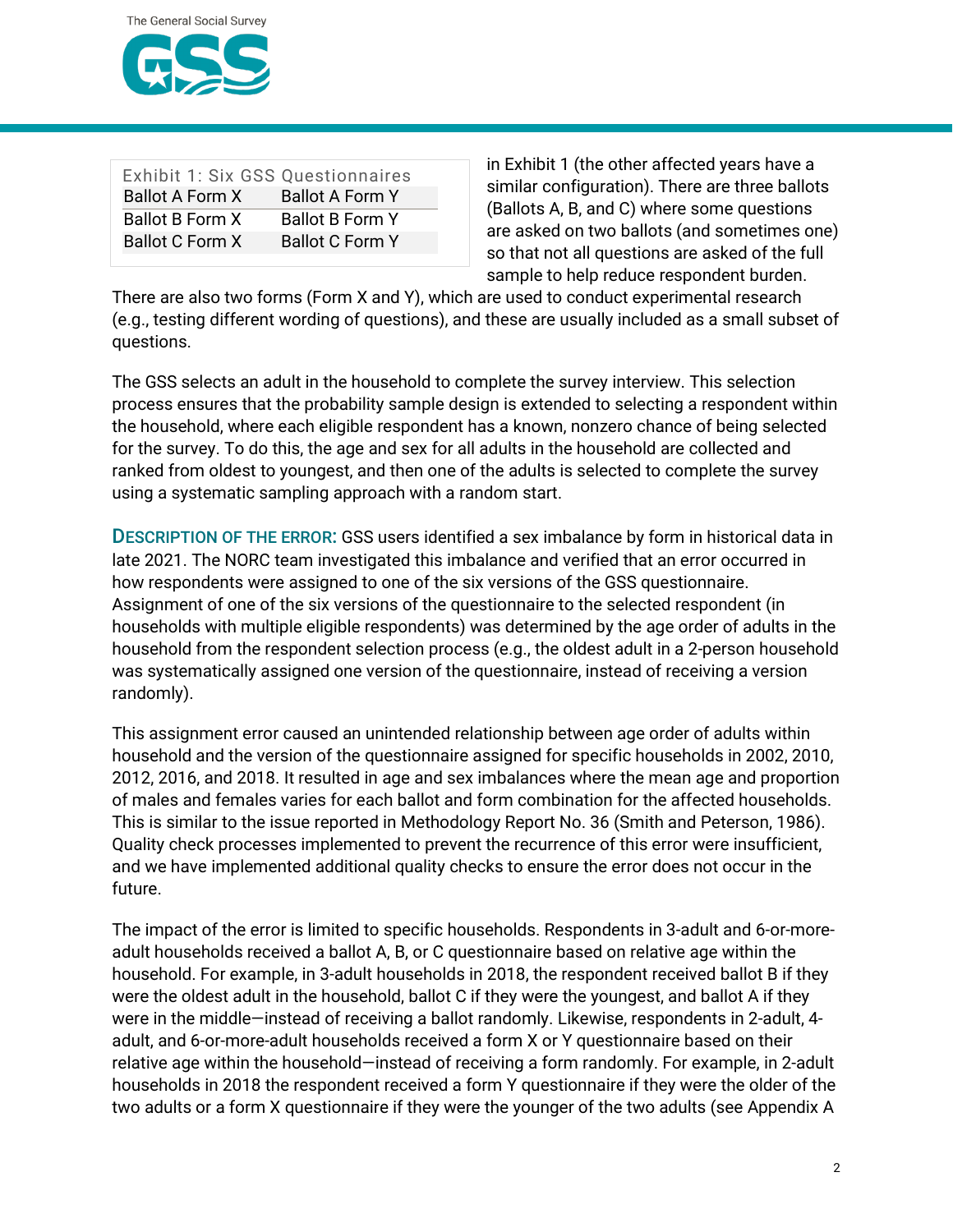

for a table with the count of respondents assigned to each ballot and form by number of adults in the household and age rank for 2018).

SUMMARY OF IMPACT: Questions can be grouped into three types of potential impact. Below is a description of the three types, the average size of each group in the affected years, and a summary of the potential impact (see Appendix B for the number of and proportion of questions impacted each year).

- Questions that are *not affected***.** This is 53.7 percent of questions on average (522 questions). There is no impact to estimates from the assignment error.
- Questions that are *minimally affected.* This is 39.8 percent of questions on average (378 questions). When impacts are present, they are generally small and well within the margin of error.
- Questions that are potentially *adversely affected.* This is only 6.4 percent of questions on average (61 questions). The magnitude of the impact for these questions is still under investigation.

This summary uses 2018 to further demonstrate the questions and households impacted. As shown in Exhibit 2, a total of 487 questions (45.9 percent) are *not affected,* including 482 questions asked on both form X and Y of all three ballots and 5 questions asked on all three ballots with different wording on form X and Y, but where the results are similar and are often combined for analysis.<sup>[2](#page-2-0)</sup>

Exhibit 2: Summary of Questions and Potential Impact in 2018

|                       | #/% of Questions |       |  |  |  |
|-----------------------|------------------|-------|--|--|--|
|                       | #                | %     |  |  |  |
| Not affected          | 487              | 45.9  |  |  |  |
| Minimally affected    | 514              | 48.5  |  |  |  |
| Potentially adversely |                  |       |  |  |  |
| affected              | 59               | 5.6   |  |  |  |
| Total                 | 1,060            | 100.0 |  |  |  |
|                       |                  |       |  |  |  |

Questions asked on at least two ballots and forms are *minimally affected* because the sex and age

imbalances caused by the assignment error are mitigated when multiple versions of the questionnaire are combined. This is a total of 514 questions (48.5 percent), including 186 questions asked on both form X and Y of two ballots (A & B, A & C, or B & C) that only impact 10.9 percent of respondents who live in 3-adult and 6-or-more-adult households and were affected by the assignment error by ballot (see Exhibit 3 for a summary of households impacted by the error in 2018). Another 328 minimally affected questions are asked on at least two ballots and two forms in some combination (e.g., both form X and Y of one ballot and one form of another ballot), which are impacted by the 55.5 percent of respondents that live in 2-adult, 4 adult, and 6-or-more-adult households and were affected by the assignment error by form.

<span id="page-2-0"></span><sup>2</sup> These measures are: NATSPAC/NATSPACY, NATARMS/NATARMSY, NATFARE/NATFAREY, NATENVI/NATENVIY, POSSLQ/POSSLQY.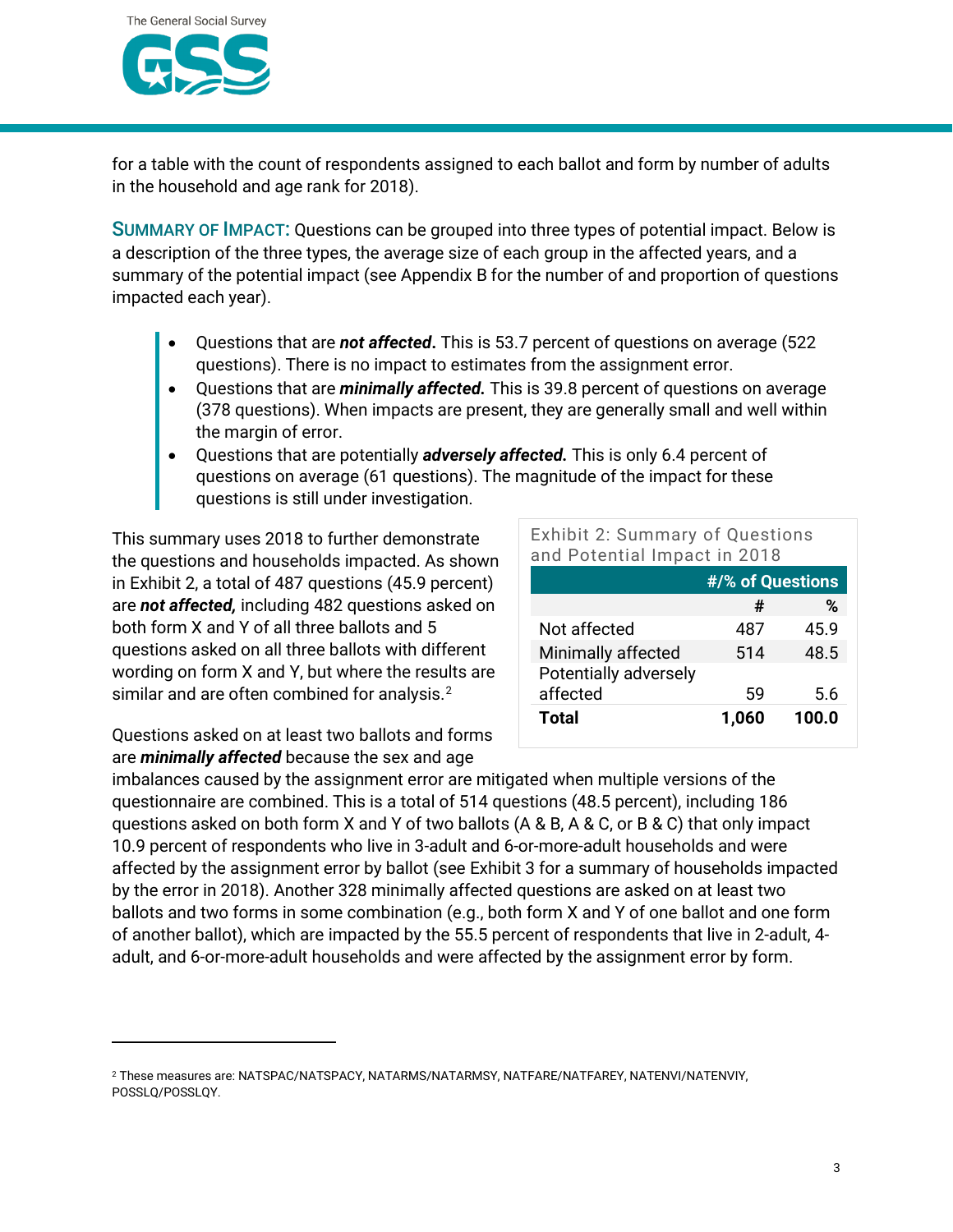

| Exhibit 3: Households Impacted in 2018                                                                                                                              |                    |      |  |  |  |  |  |  |
|---------------------------------------------------------------------------------------------------------------------------------------------------------------------|--------------------|------|--|--|--|--|--|--|
|                                                                                                                                                                     | #/% of Respondents |      |  |  |  |  |  |  |
|                                                                                                                                                                     | #                  | %    |  |  |  |  |  |  |
| Affected by assignment error<br>by ballot (live in 3-adult or 6-or-<br>more-adult households)<br>Affected by assignment error<br>by form (live in 2-adult, 4-adult, | 256                | 10.9 |  |  |  |  |  |  |
| or 6-or-more-adult households)                                                                                                                                      | 1,304              | 55.5 |  |  |  |  |  |  |
| Affected by assignment error<br>by ballot and form                                                                                                                  | 1.558              | 66 4 |  |  |  |  |  |  |

The analytic impact of the assignment error is mitigated by the frequency with which questions appear on multiple ballots and forms, because questionnaires are often combined for analysis. When impacts are present, they are generally small and well within what is expected for typical margin of error. In addition, we expect that remaining sex and age imbalances can be further reduced through the use of new weights for most impacted questions.

Only 59 questions (5.6 percent) were potentially *adversely affected* by the error as they were asked on only one form or one ballot and are most likely to be impacted by the sex and age imbalances caused by the assignment error. The magnitude of the impact for these questions is still under investigation. This includes 10 questions asked on both forms on one ballot and impacts the 10.9 percent of households affected by the assignment error by ballot. Another 25 questions were asked on one form of all three ballots and affect the 55.5 percent of households impacted by the assignment error by form. The remaining 34 questions were asked on one form of either two ballots or one ballot and can affect 66.3 percent households who were impacted by the assignment error by ballot and form. See Appendix D for a summary of questions that are potentially adversely affected for each year. For adversely affected questions, users should consider testing each measure for associations with age, sex, and number of adults in household in unaffected years and examine trends of the measure over time, when possible, to explore the potential for impact in affected years.

### Analysis

OVERALL DEMOGRAPHICS: The GSS sample consists of a random sample of households and persons that are representative of households and people in the United States. This is confirmed by comparing the GSS sample for 2014, 2016, and 2018 to the corresponding oneyear American Community Survey (ACS) estimates for adults 18 and older.

As is already well documented (Morgan 2020), the GSS overrepresents females and underrepresents males by about 3 percentage points; this issue is unrelated to the assignment error with ballot and form and is seen across all years of the GSS (see Exhibit 4). Indeed, the overall age distribution is similar and the GSS sample is closer to the ACS in 2016 and 2018 (affected years) than in 2014 (unaffected year), further demonstrating that the form and ballot assignment error is not impacting the overall age representation of the GSS sample. These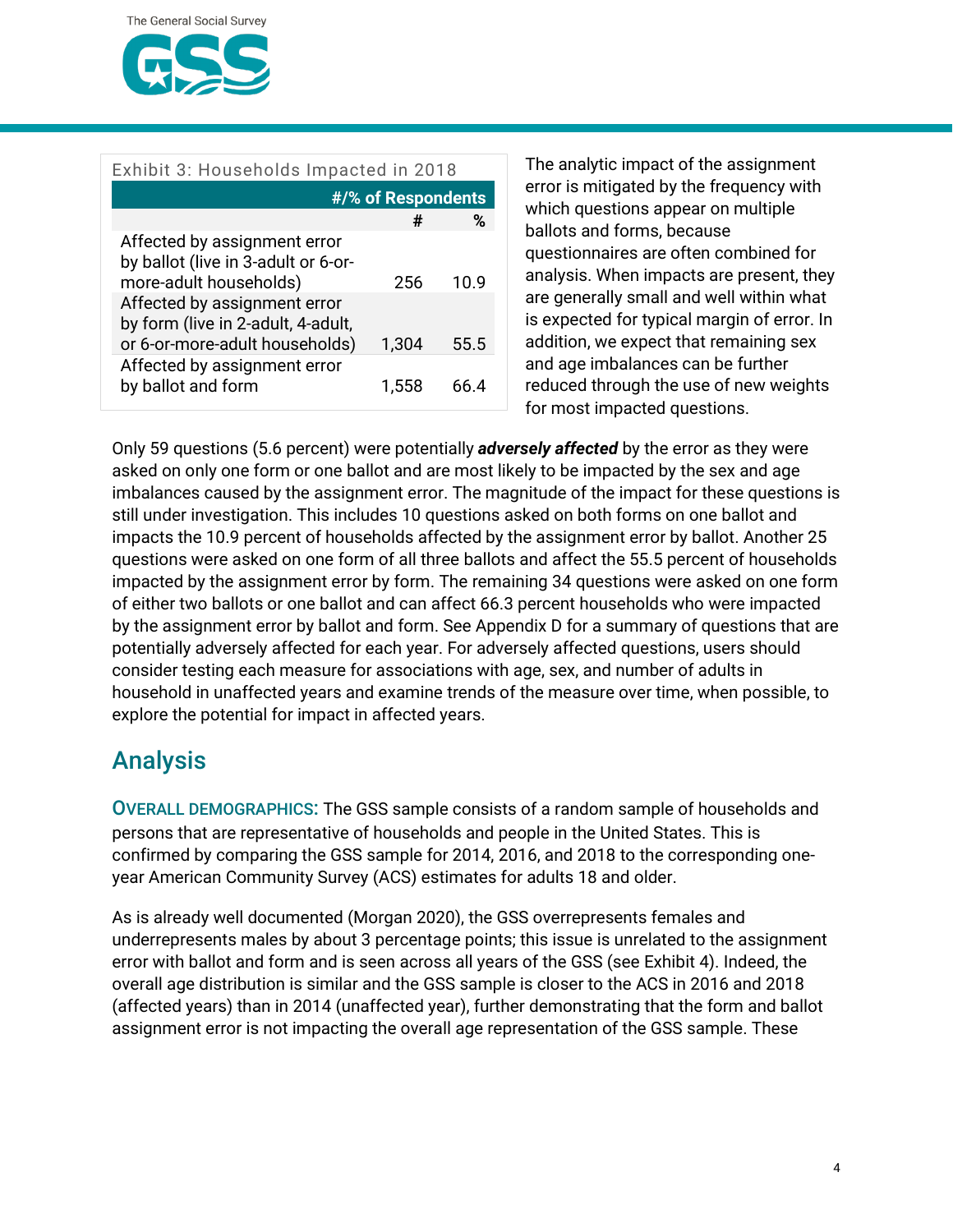

comparisons support the overall representativeness of the GSS samples, as they do not include poststratification to any control totals.



**DEMOGRAPHICS FOR TWO-BALLOT COMBINATIONS:** The sex and age distributions for the three different GSS ballot combinations (A & B, A & C, or B & C) are very similar to the sex and age distribution for the combined sample across all three ballots (A, B, and C). We do see some

differences for the ballot combinations (e.g., there are fewer young adults ages 18– 24 and more 70 and older adults on ballot A & B.) These differences are generally small and not statistically significant. This suggests that questions asked on any of these two ballot combinations should have little or no impact from the sex and age imbalances caused by the assignment error, and any impacts would be well within the margin of error (see Exhibit 5).

| Exhibit 5: Sex and Age Distribution for GSS Total<br>Sample and Two-Ballot Combinations in 2018 |              |                               |                |                |  |  |  |  |
|-------------------------------------------------------------------------------------------------|--------------|-------------------------------|----------------|----------------|--|--|--|--|
|                                                                                                 | <b>Total</b> | <b>Two-Ballot Combination</b> |                |                |  |  |  |  |
|                                                                                                 |              | <b>A &amp; B</b>              | <b>A&amp;C</b> | <b>B&amp;C</b> |  |  |  |  |
| Sex                                                                                             |              |                               |                |                |  |  |  |  |
| Male                                                                                            | 45.5%        | 45.4%                         | 45.1%          | 46.1%          |  |  |  |  |
| Female                                                                                          | 54.5%        | 54.6%                         | 54.9%          | 53.9%          |  |  |  |  |
| Age                                                                                             |              |                               |                |                |  |  |  |  |
| $18 - 24$                                                                                       | 11.8%        | 8.8%                          | 13.3%          | 13.2%          |  |  |  |  |
| $25 - 34$                                                                                       | 19.0%        | 18.1%                         | 20.1%          | 18.7%          |  |  |  |  |
| $35 - 49$                                                                                       | 25.8%        | 25.9%                         | 26.3%          | 25.2%          |  |  |  |  |
| $50 - 69$                                                                                       | 31.1%        | 32.6%                         | 29.1%          | 31.7%          |  |  |  |  |
| 70+                                                                                             | 12.3%        | 14.6%                         | 11.2%          | 11.2%          |  |  |  |  |

Note: GSS estimates are weighted; GSS weights do not include poststratification to control totals.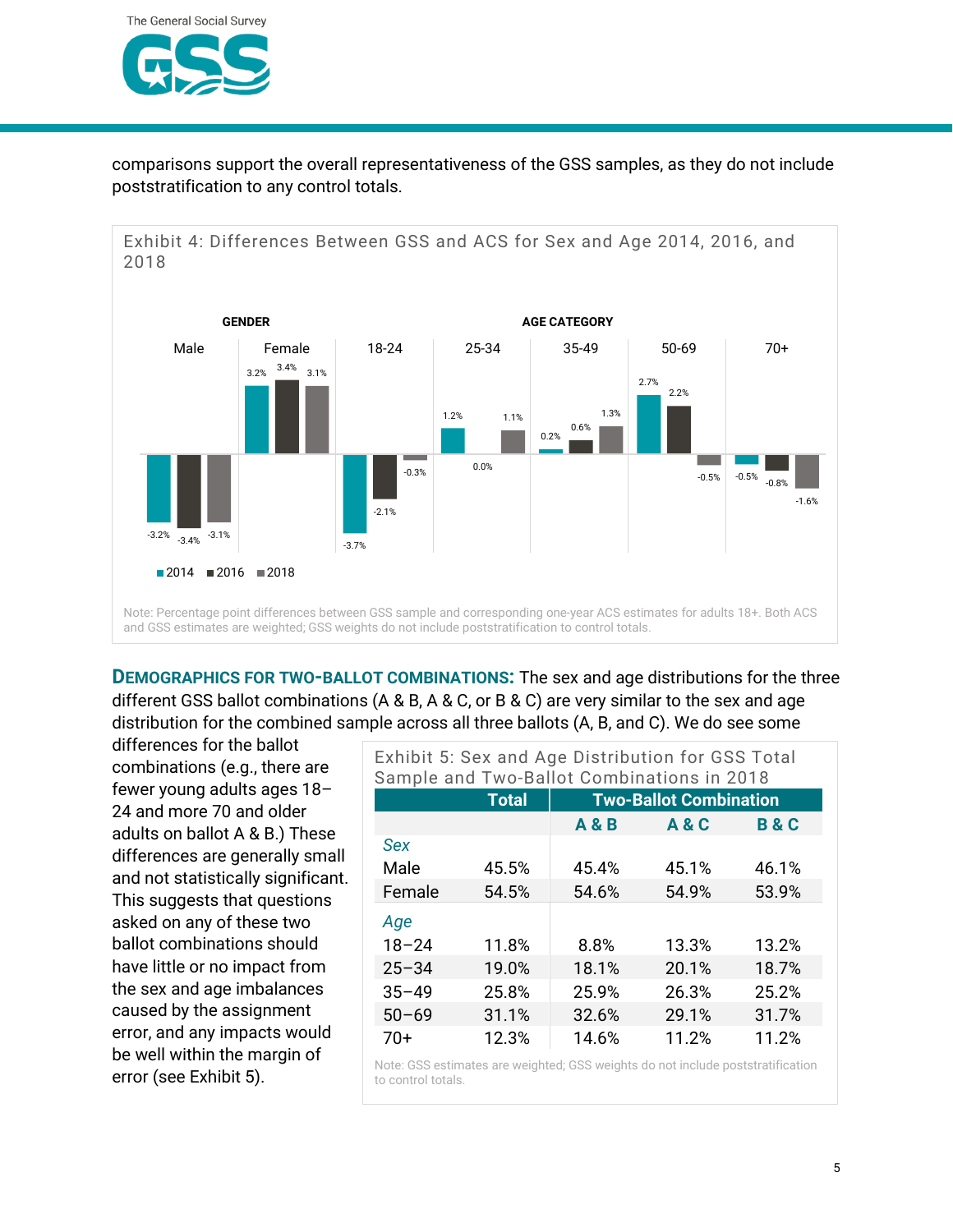DEMOGRAPHICS BY BALLOT AND FORM: There are significant differences by sex and age when comparing the three individual ballots and the two individual forms. There are significant demographic differences among ballots A, B, and C. In some years, the sex and age distributions are somewhat different, with more significant differences in the affected years than in unaffected years and for affected years, differences are isolated to the households impacted by the error. As a result, there are significant sex and age differences by ballot for 3 adult households. For example, among 3-adult households in 2018, ballot A had more females than ballots B or C (64.4 percent vs. 46.1 percent and 43.6 percent, respectively) as this ballot was most likely to be assigned to the second-oldest adult in the household, who is more often female. The average age was also different, with the oldest mean age on ballot B (55.7), followed by ballot A (46.5), and lowest on ballot C (28.8), as this ballot was more likely to be assigned to the youngest adult in the household.

Our analysis indicates that there are statistically significant demographic differences between form X and Y for sex in four of the five affected years and for age in three of the five affected years (and no significant differences in unaffected years). These overall differences are driven by the sex and age differences among 2-adult households caused by the form assignment error. In 2018 among 2-adult households, females were more likely to be assigned form X than form Y since this ballot was most likely to be assigned to the second-oldest adult in the household, who is more often female (68.8 percent vs. 38.3 percent). The mean age was significantly lower for form X than form Y (44.7 vs. 51.2) since it was assigned to the younger of the two adults and form Y was assigned to the older of the two adults in the household.

The sex and age imbalances occur in all the years affected by the assignment error, but they present differently in some of the affected years. Among the ballots, the highest mean age is seen on ballot B in 2002 and 2018 but on ballot C in 2010 and 2012 and ballot A in 2016. A greater proportion of females is seen on ballot C in 2002, 2012, and 2016 but on ballot A in 2010 and 2018. Among the forms, 2002, 2012, 2016, and 2018 all follow the same pattern shown above with form X having a higher proportion of females and a lower mean age, but in 2010 form Y had a higher proportion of females and a lower mean age.

## Attitude and Opinion Trends

The following section provides examples from our preliminary analysis of key questions asked on different form and ballot combinations to help illustrate what we found. The following questions were selected for this initial analysis because they appear on specific ballot and form combinations, are part of the GSS key trends, and cover multiple attitude areas: HAPPY (general happiness), FECHLD (mother working doesn't hurt children), ABANY (abortion if woman wants for any reason), FEPOL (women not suited for politics), NATFARE (spending too much/too little on welfare), NATFAREY (spending too much/too little on assistance to the poor), FEJOB (for or against preferential hiring of women), FEHIRE (should hire and promote women), DISCAFFM (a man won't get a job or promotion), DISCAFFW (a woman won't get a job or promotion), and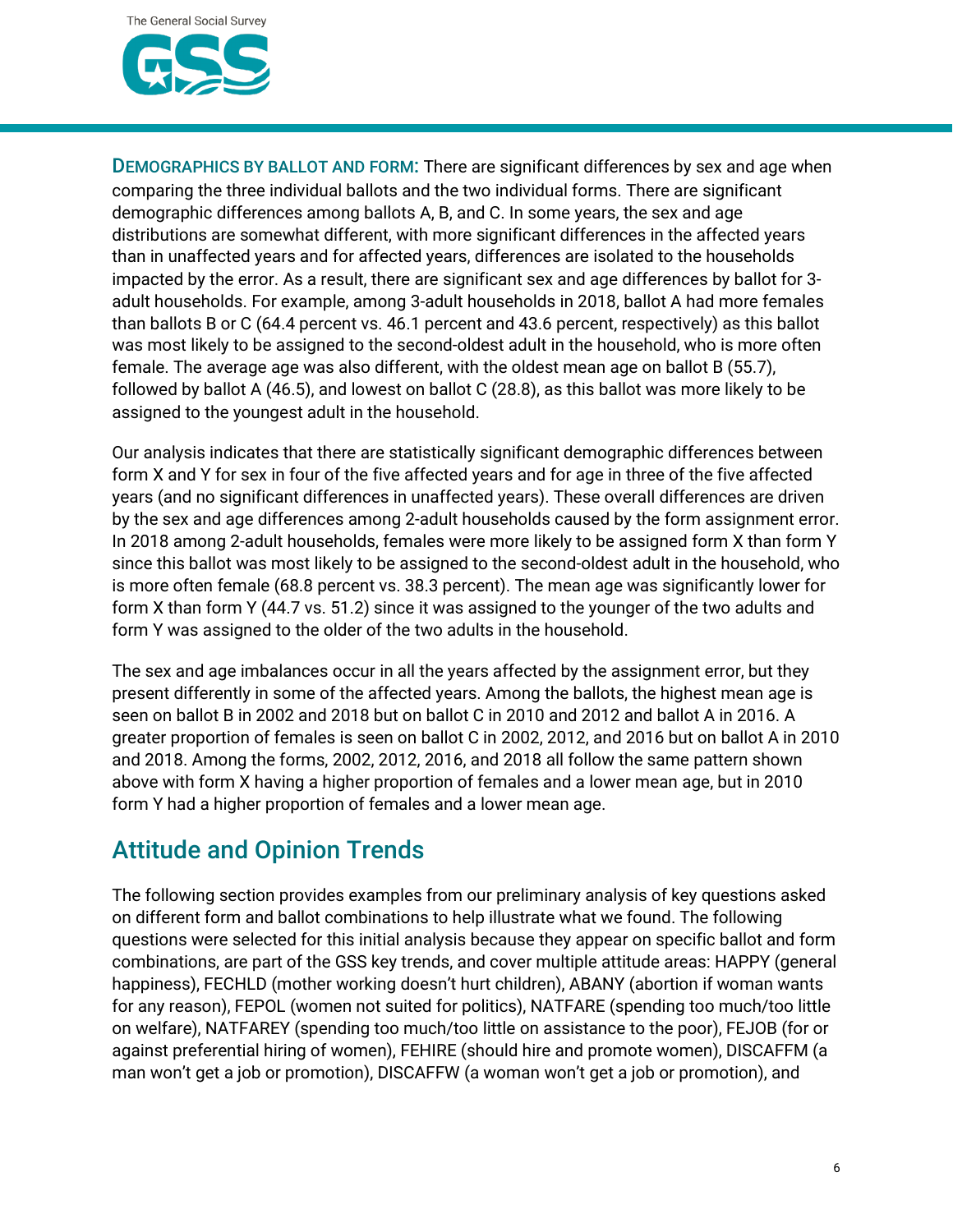

USWARY (expect US in war within 10 years). See Appendix C for the specific question wording and ballot/form combinations.

For all the trends shown, \* indicates years affected by the assignment error. Percentages do not add to 100% due to rounding and since "Don't know" categories are not presented.

QUESTIONS ASKED ON ALL SIX QUESTIONNAIRES: Trends and basic relationships for the core GSS time-series questions that are asked on all three ballots and both forms are not impacted by the assignment error. For example, general happiness, which has been asked on all three ballots and both forms from 2000 to 2018, is very stable and shows no differences in years affected by the assignment error (2002, 2010, 2012, 2016, and 2018) and unaffected years (2000, 2004, 2006, 2008, and 2014) (see Exhibit 6). Similarly, there is very little difference by sex across the period, including affected and unaffected years.



QUESTIONS ASKED ON FOUR QUESTIONNAIRES: Our analysis further shows that questions asked on two of the ballots and both forms are only *minimally impacted*, and when there is impact, the magnitude of the bias still falls within the typical margin of error for those questions. Basic relationships between demographics and key opinion, attitude, and socioeconomic variables are similar across years, even for questions that would be more likely to be impacted by the sex imbalance caused by the assignment error. For example, we examined a series of questions that appear on both forms of ballots A and B around sex and family, and these trends show little impact associated with the assignment error.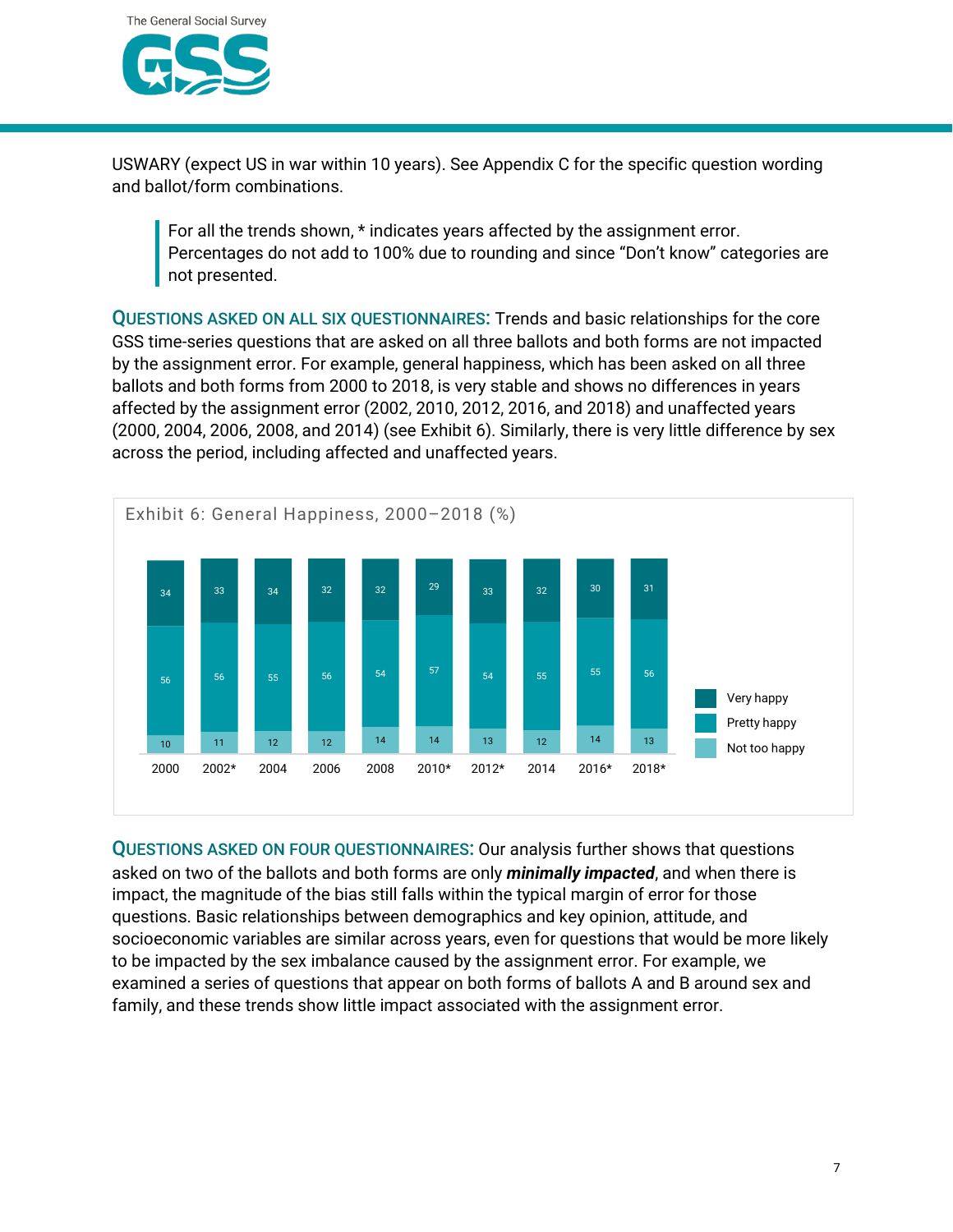

Specifically, the proportion who strongly agree that a working mother can establish just as warm and secure a relationship with her children as a mother who does not work has slowly grown in recent years. This growth started in 2008, a year unaffected by the assignment error (see Exhibit 7). Further, an increasing share of males and females strongly agree with this statement, and females continue to say strongly agree at a higher rate than males during affected and unaffected years.



Questions about abortion that appear on both forms of ballots A and C also show little impact from the assignment error. The percent saying it should be possible for a woman to obtain a legal abortion if the woman wants it for any reason has slowly increased in recent years but does not appear to be related to the timing of the assignment error, and there is very little difference by sex across the period, including affected and unaffected years—further indicating any ballot imbalances did not significantly impact the estimates (see Exhibit 8).

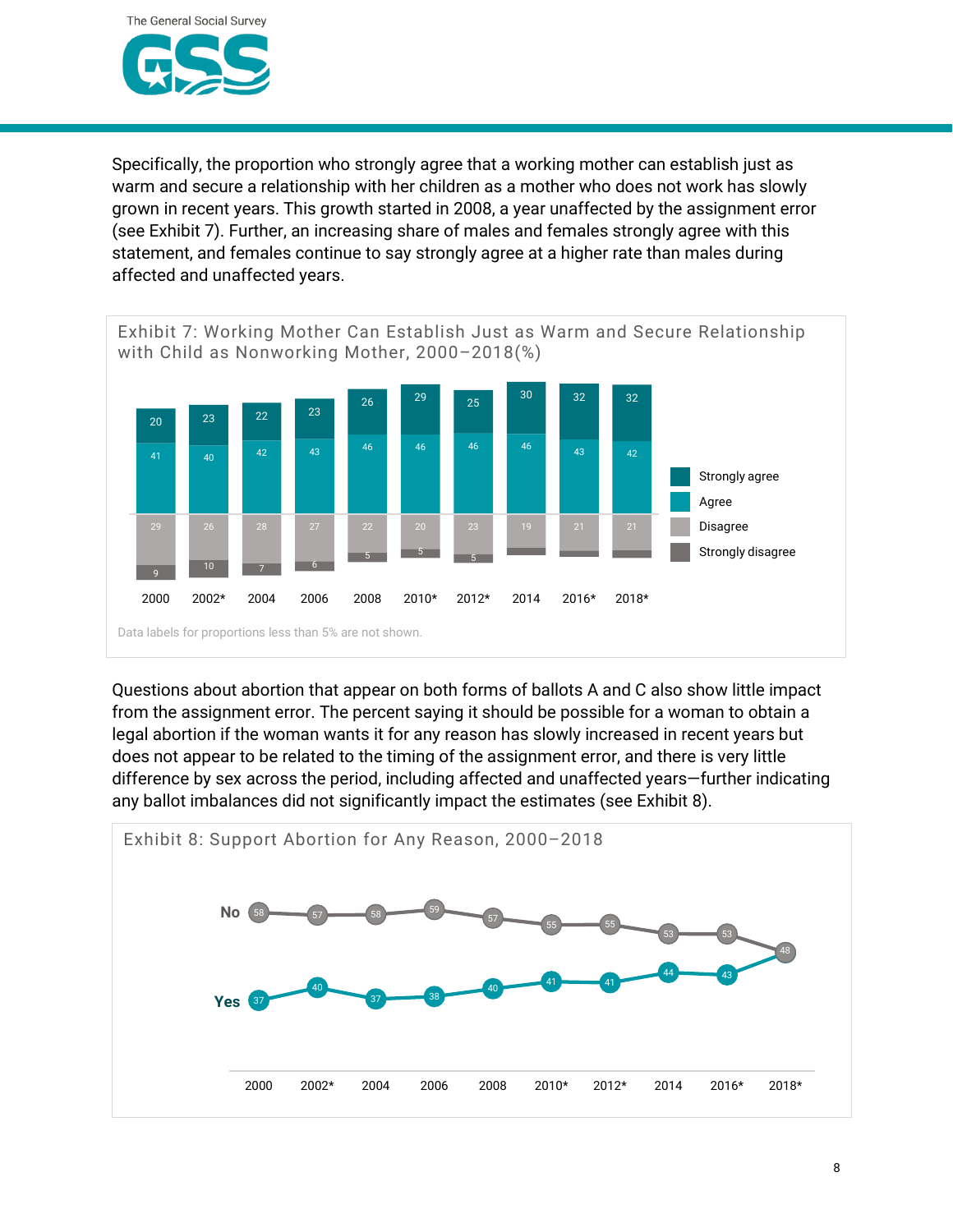

QUESTIONS ASKED ON THREE QUESTIONNAIRES: Many of the *minimally impacted* questions are asked on three versions of the questionnaire, both forms of one ballot and one form of another ballot (e.g., form X and Y of ballot A and form X of ballot B). The impact of the assignment error is mitigated for these questions by being asked on more than one ballot and form. For example, the proportion has slowly grown in recent years of people who disagree that most men are better suited emotionally for politics than most women. This trend started in 2008, a year unaffected by the assignment error (Exhibit 9). There are very few differences by sex for this question from 2000–2018, in both affected and unaffected years.



Some of the questions asked on three of the questionnaires are asked on only one form on all three ballots to test question wording differences, including several questions from the national spending priorities list where respondents are asked whether we are spending too much money, too little money, or about the right amount on a variety of problems facing the country today. In this series, 11 of the 18 items test different wordings on form X and form Y (using data year 2018 to be illustrative).

For example, form X asks about "welfare" whereas form Y asks about "assistance to the poor," and far more say we are spending too little when asked about assistance to the poor vs. welfare (71 percent vs. 22 percent in 2018, see Exhibit 10). This question wording difference has produced a large and statistically significant difference (ranging from a 44- to 50-percentagepoint difference) across this entire period, in years affected by the assignment error and in unaffected years, indicating that the assignment error does not impact the general finding that these question wordings produce differences.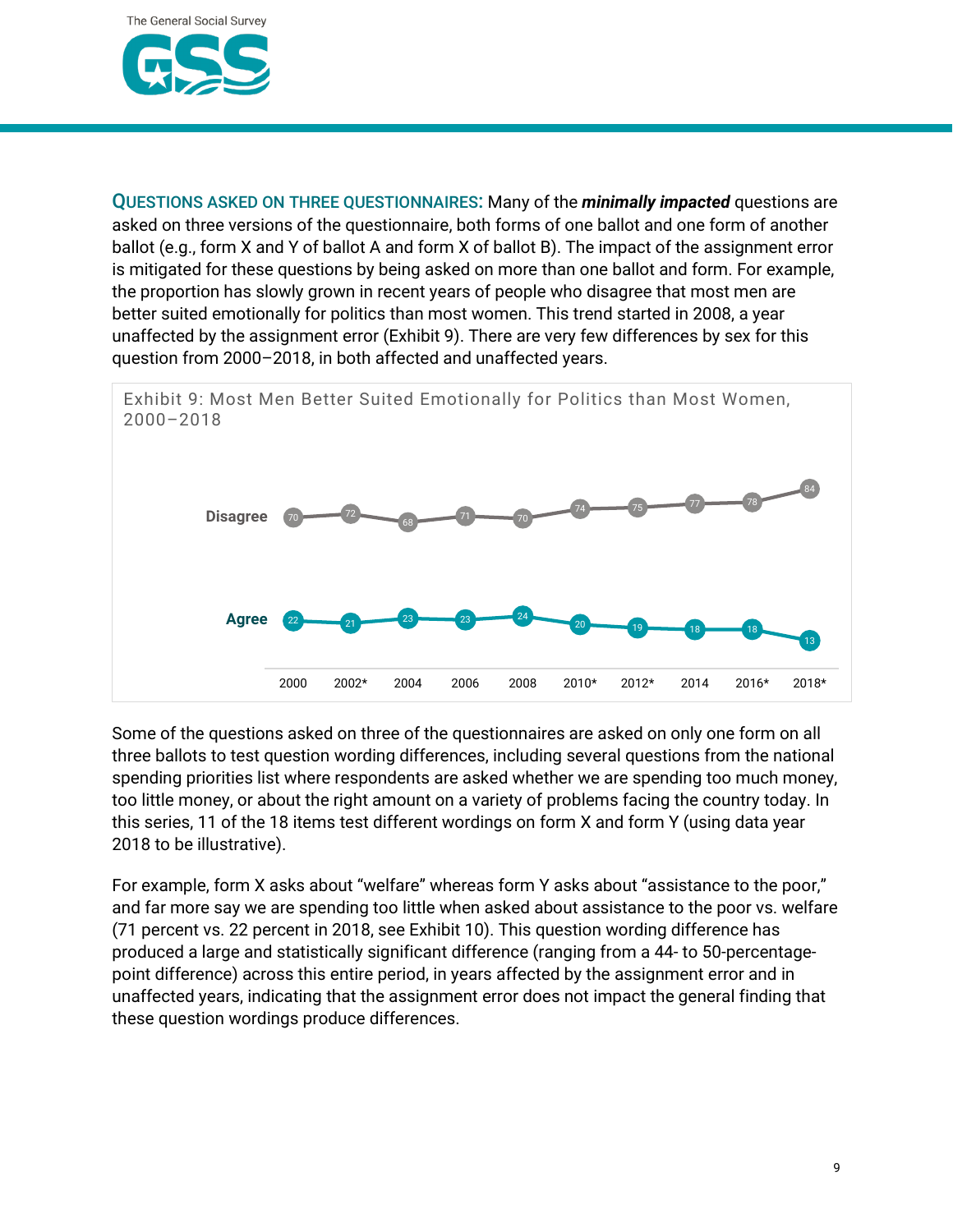



QUESTIONS ASKED ON TWO QUESTIONNAIRES: There are two questions that have been typically asked in two ballots (A and B) but only in one form within the ballot and have the potential to be *adversely affected*. These questions relate to women in the workforce. The question asking about preferential hiring of women shows a relatively stable trend with similar proportions saying they are "Strongly for" and "For" across affected and unaffected years (Exhibit 11). The biggest contrast is when comparing 2018 to 2004, with more people supportive for preferential treatment for women in 2018, which is consistent with trends on similar questions. Similarly, a question measuring agreement with the statement "Because of past discrimination, employers should make special efforts to hire and promote qualified women" has been relatively stable over time, with variations occurring within the margin of error (see Exhibit 12).

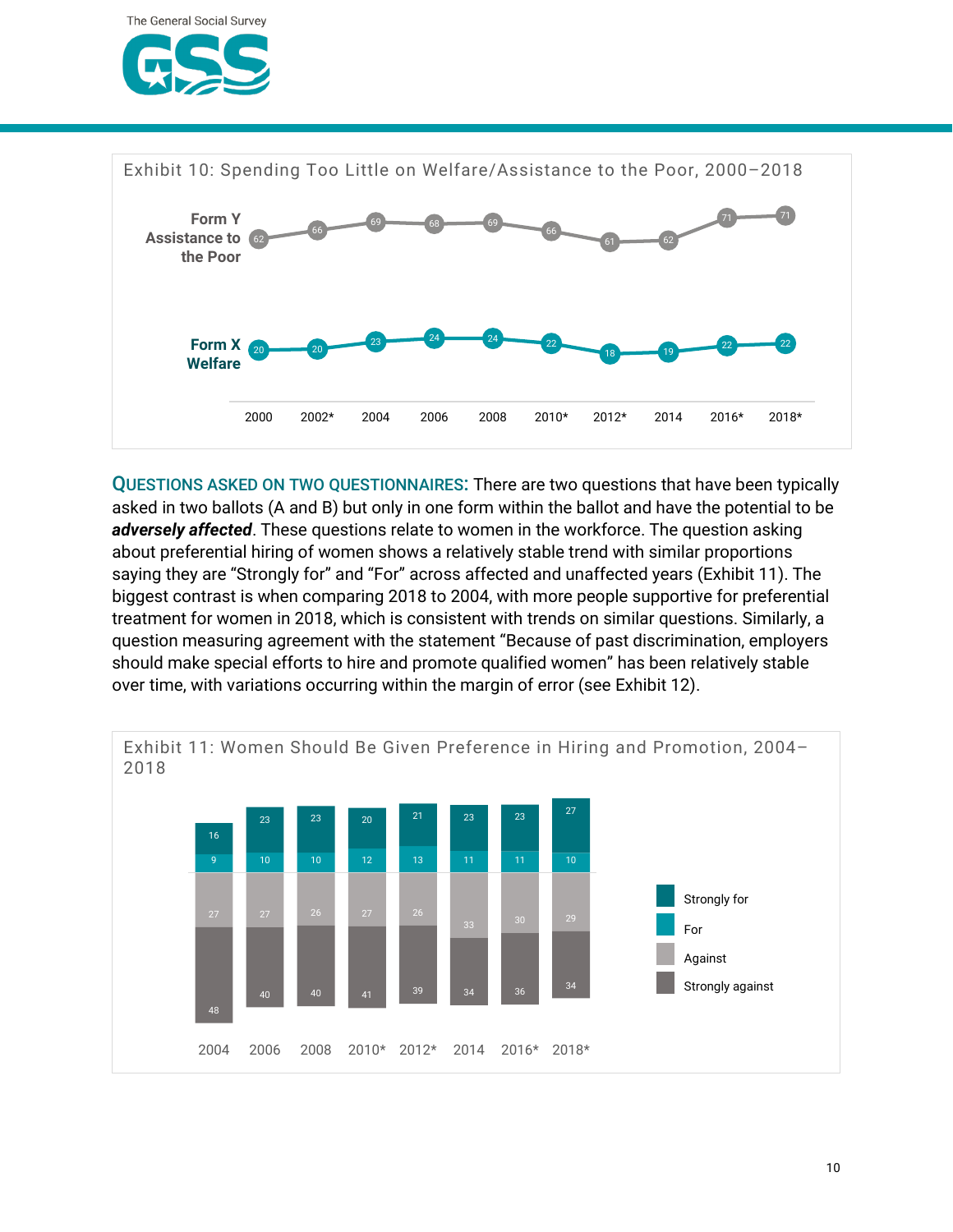



Another question asked on only two questionnaires is whether you expect the United States to fight in another world war within the next 10 years; it has generally been asked on both forms of one ballot (Exhibit 13). It is harder to ascertain whether this question has been impacted since the proportion has changed over time and those changes appear to correlate with key events (e.g., 9/11 terrorist attacks, Arab Spring). Our analysis does find similar proportions in affected and unaffected years (e.g., 2014 and 2016, 2008 and 2010).

There are two questions asked on either form X or Y of ballots A and B; one asks what are the chances that "a woman won't get a job or promotion while an equally or less qualified man gets one instead," and the other asks, what are the chances that "a man won't get a job or promotion

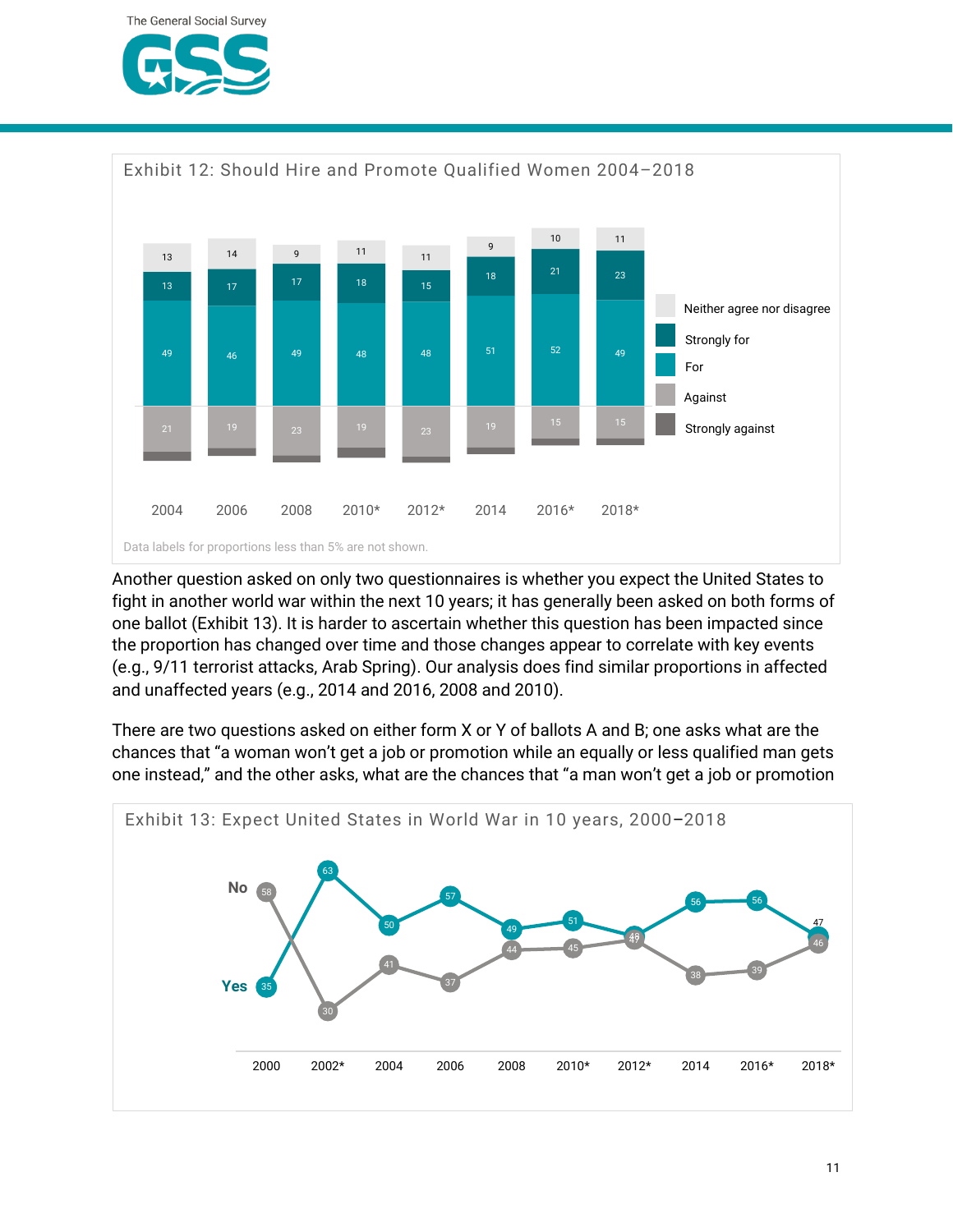

while an equally or less qualified woman gets one instead." The proportion saying very or somewhat likely for each has been relatively stable over time, and the gap has generally remained consistent from 2004, although starting in 2016 somewhat fewer report that a man will not get a job or promotion while an equally qualified woman would instead (see Exhibit 14). This finding could be due to a true change or the demographic imbalances by form as a result of the form assignment error.



### Discussion and Next Steps

To review, based on our preliminary analysis, 53.7 percent of questions are not affected, on average across these years, including most of the core GSS time-series questions. Another 39.8 percent of questions are minimally affected, where the estimated impact is generally quite small and well within the margin of error. The impact of the error is mitigated for these questions because they are asked on multiple questionnaire versions, and the versions are routinely combined in analysis of the GSS data. Further, we anticipate that remaining sex and age imbalances for these measures can be further reduced through new weights. Only 6.4 percent of questions are likely to be adversely affected as they are asked on specific questionnaire versions (one ballot or one form) and are most impacted by the assignment error.

If users are doing an analysis of form or ballot differences, they should examine for associations with age, sex, and number of adults in household in unaffected years and where feasible examine trends of the measure over time to explore the potential for impact in affected years. Data users should continue to use current weights in their analyses as appropriate (see GSS Codebook 2019, Appendix A: Sampling and Weighting), as was done for these analyses. Similarly, users who conduct multivariable analyses could examine sex and age in their models. Users who conduct analyses of subgroups particularly impacted by the error (such as analyses of questions from one form and restricted to households with a certain number of adults)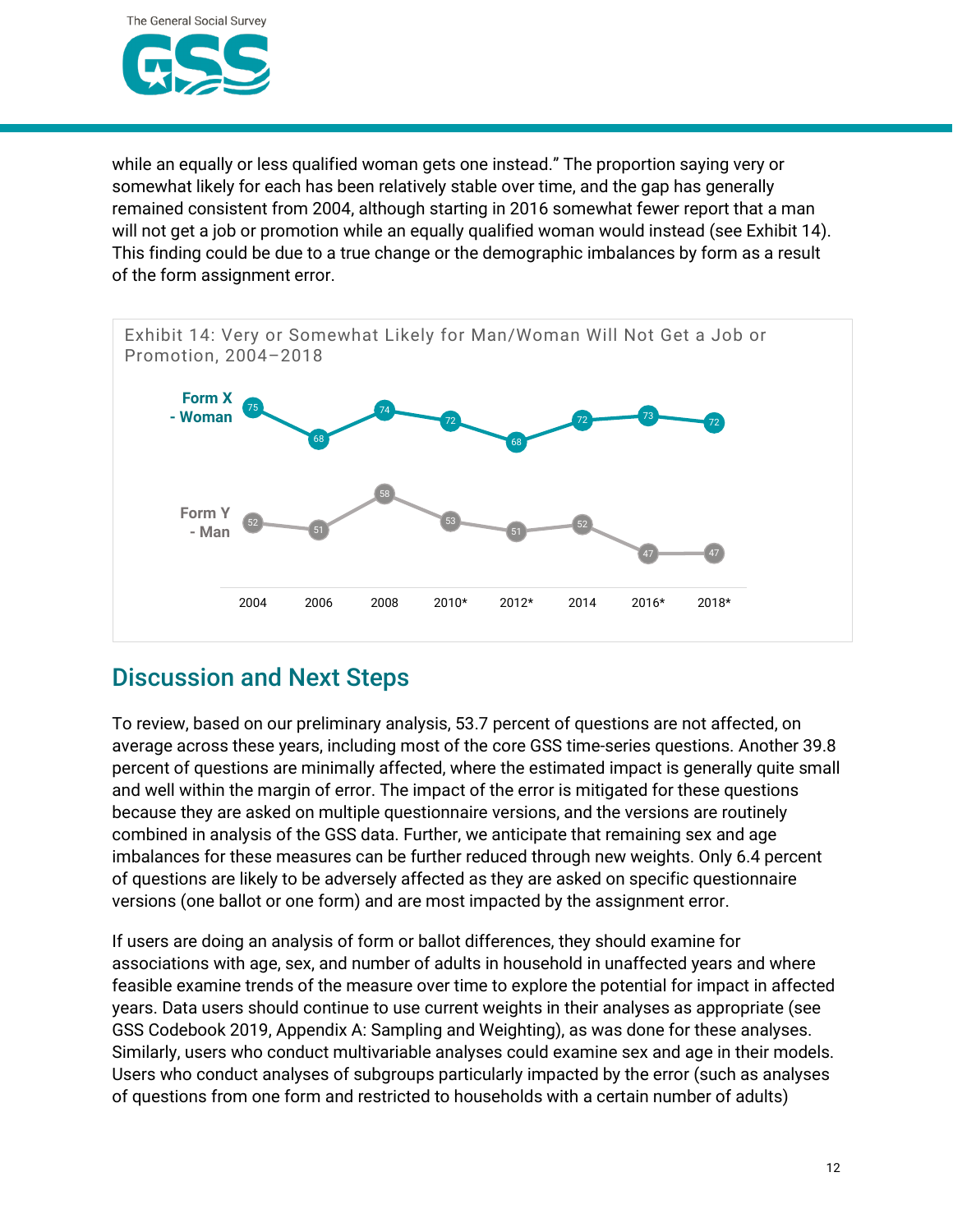

should conduct exploratory analyses of demographic characteristics to assess whether sample sizes by group are adequate for the planned analyses.

Furthermore, NORC is evaluating possible weighting approaches that are expected to correct for the potential imbalances introduced by the assignment error for the vast majority of questions. Our preliminary evaluation of the weighting solution further reinforces that impacts of the assignment error are relatively small. This report summarizes our preliminary analysis of the assignment error, and NORC is planning to release the full summary of our analysis and updated survey weights in late Summer 2022.

For general questions regarding the GSS, please contact [GSS@norc.org.](mailto:GSS@norc.org) For questions about this specific assignment error, please contact Michael Davern, Principal Investigator GSS and Executive Vice President of Research, at [davern-michael@norc.org](mailto:davern-michael@norc.org) or René Bautista, Principal Investigator and GSS Director and Associate Director at the Methodology and Quantitative Social Science Department, at [bautista-rene@norc.org.](mailto:bautista-rene@norc.org)

#### **References**

General Social Surveys 1972-2018 Cumulative Codebook. 2019. [https://gss.norc.org/documents/codebook/gss\\_codebook.pdf](https://gss.norc.org/documents/codebook/gss_codebook.pdf)

Morgan, Stephen L. 2020. "Response Rates and Representativeness: Benchmark Comparison of the General Social Surveys to the American Community Surveys, 2012-2018." GSS Methodological Report No. 131. [https://gss.norc.org/Documents/reports/methodological](https://gss.norc.org/Documents/reports/methodological-reports/MR131%20Response%20Rates.pdf)[reports/MR131%20Response%20Rates.pdf](https://gss.norc.org/Documents/reports/methodological-reports/MR131%20Response%20Rates.pdf)

Smith, Tom W. and Peterson, Bruce L. 1986. "Problems in Form Randomization on the General Social Surveys." GSS Methodological Report No. 36. <https://gss.norc.org/Documents/reports/methodological-reports/MR036.pdf>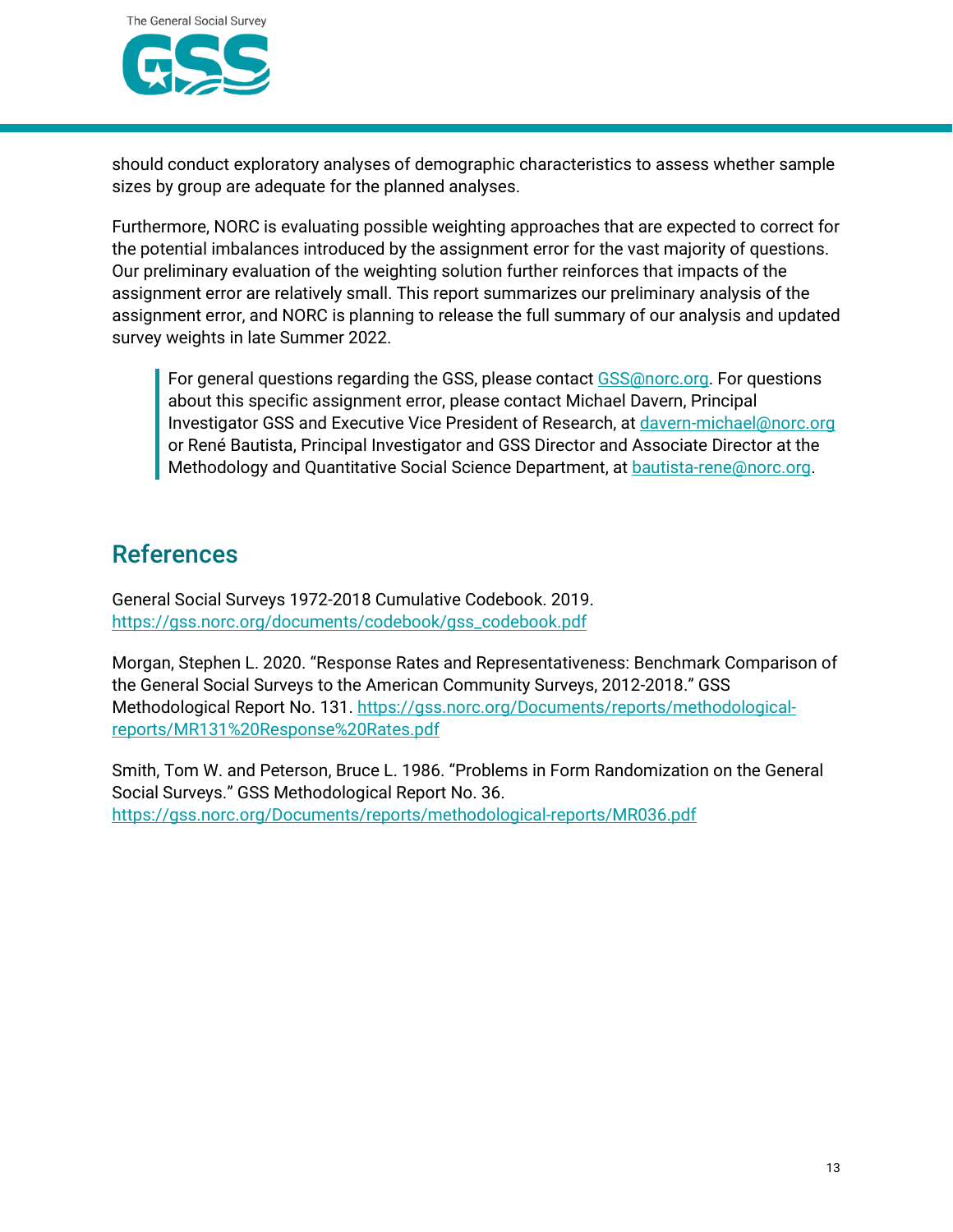

# Appendix

**Appendix A: Assignment Error by Ballot (A, B, C) and by Form (X, Y) in 2018**

| # of<br><b>Adults</b> | <b>Household Age Rank</b><br>(Oldest to Youngest) |                |                      |                |                      |                |              |  |  |  |  |
|-----------------------|---------------------------------------------------|----------------|----------------------|----------------|----------------------|----------------|--------------|--|--|--|--|
|                       | <b>Ballot</b>                                     | $\overline{1}$ | $\overline{2}$       | 3              | 4                    | $5\phantom{1}$ | 6            |  |  |  |  |
| 1                     | A                                                 | 274            |                      |                |                      |                |              |  |  |  |  |
|                       | B                                                 | 253            |                      |                |                      |                |              |  |  |  |  |
|                       | C                                                 | 248            |                      |                |                      |                |              |  |  |  |  |
| $\mathbf{2}$          | A                                                 | 185            | 198                  |                |                      |                |              |  |  |  |  |
|                       | B                                                 | 199            | 196                  |                |                      |                |              |  |  |  |  |
|                       | C                                                 | 204            | 214                  |                |                      |                |              |  |  |  |  |
| 3                     | A                                                 |                | 87                   |                |                      |                |              |  |  |  |  |
|                       | B                                                 | 89             |                      |                |                      |                |              |  |  |  |  |
|                       | C                                                 | $\bullet$      |                      | 78             |                      |                |              |  |  |  |  |
| 4                     | A                                                 | 7              | 9                    | 5              | 14                   |                |              |  |  |  |  |
|                       | B                                                 | 6              | 5                    | 5              | 16                   |                |              |  |  |  |  |
|                       | $\mathbf c$                                       | 5              | 9                    | 10             | 15                   |                |              |  |  |  |  |
| 5                     | A                                                 | $\mathbf{1}$   | $\ddot{\phantom{0}}$ | $\mathbf{1}$   | $\mathbf{1}$         | $\mathbf{1}$   |              |  |  |  |  |
|                       | B                                                 |                |                      | 1              | $\ddot{\phantom{a}}$ | 1              |              |  |  |  |  |
|                       | C                                                 | 3              |                      | 1              | $\overline{2}$       |                |              |  |  |  |  |
| $6\phantom{1}$        | A                                                 | $\overline{2}$ |                      |                |                      |                |              |  |  |  |  |
|                       | B                                                 |                |                      | $\overline{2}$ |                      |                | $\mathbf{1}$ |  |  |  |  |
|                       | $\mathbf c$                                       |                |                      |                |                      |                |              |  |  |  |  |
|                       | Form                                              | 1              | $\overline{2}$       | 3              | 4                    | 5              | 6            |  |  |  |  |
| 1                     | X                                                 | 380            |                      |                |                      |                |              |  |  |  |  |
|                       | Υ                                                 | 395            |                      |                |                      |                |              |  |  |  |  |
| $\overline{2}$        | X                                                 |                | 608                  |                |                      |                |              |  |  |  |  |
|                       | Υ                                                 | 588            | $\bullet$            |                |                      |                |              |  |  |  |  |
| 3                     | $\pmb{\mathsf{X}}$                                | 42             | 47                   | 37             |                      |                |              |  |  |  |  |
|                       | Υ                                                 | 47             | 40                   | 41             |                      |                |              |  |  |  |  |
| 4                     | X                                                 |                | 23                   |                | 45                   |                |              |  |  |  |  |
|                       | Υ                                                 | 18             |                      | 20             |                      |                |              |  |  |  |  |
| 5                     | X                                                 | 1              |                      | $\overline{2}$ | 1                    | 1              |              |  |  |  |  |
|                       | Υ                                                 | 3              |                      | 1              | $\overline{2}$       | 1              |              |  |  |  |  |
| 6                     | X                                                 |                |                      |                |                      |                | 1            |  |  |  |  |
|                       | Υ                                                 | $\overline{2}$ |                      | $\overline{2}$ |                      |                |              |  |  |  |  |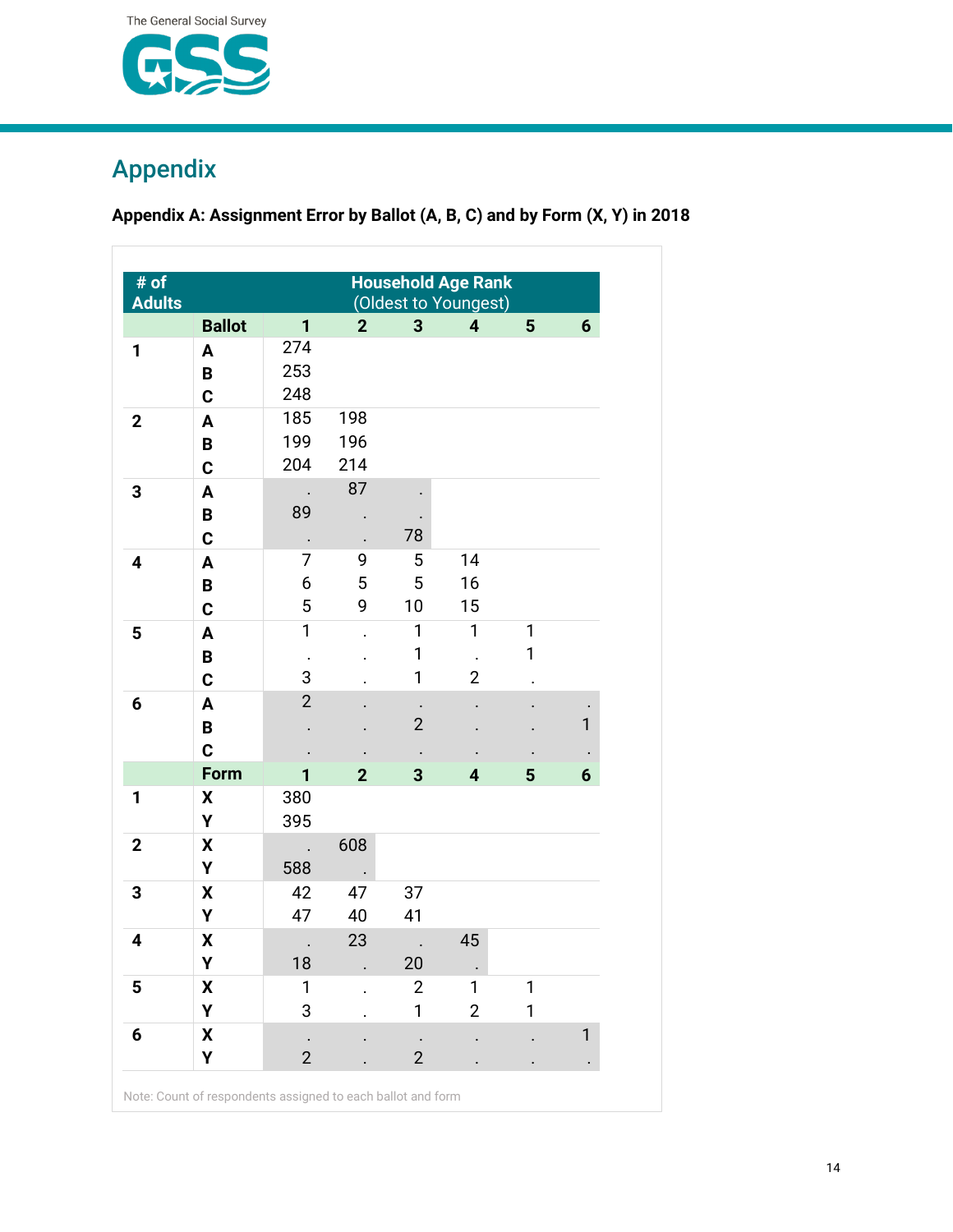

|                                   | 2002  |           | 2010 |           | 2012 |           | 2016 |           | 2018 |            | <b>Average</b> |           |
|-----------------------------------|-------|-----------|------|-----------|------|-----------|------|-----------|------|------------|----------------|-----------|
| Not affected                      |       | 881 82.4% |      | 460 54.0% |      | 419 48.1% | 365  | 3.2%      |      | 487 45.9%  |                | 522 53.7% |
| Minimally affected                |       | 151 14.1% |      | 348 40.8% |      | 375 43.0% |      | 503 52.7% |      | 514 48.5%  |                | 378 39.8% |
| Potentially<br>adversely affected | 37    | 3.5%      | 44   | 5.2%      | 78   | 8.9%      | 87   | 9.1%      | 59   | 5.6%       | 61             | 6.4%      |
| <b>Total</b>                      | 1.069 | 100%      |      | 852 100%  |      | 872 100%  |      | 955 100%  |      | 1,060 100% | 962            | 100%      |

#### **Appendix B: Summary of Questions and Potential Impact in Affected Years**

#### **Appendix C: Question Wording and Questionnaire Versions for Key Attitude and Opinion Trends**

| <b>VARIABLE</b> | <b>QUESTION TEXT</b>                                                                                                                                                                                                                                                                                                                | <b>FORM AND BALLOT</b>                   |
|-----------------|-------------------------------------------------------------------------------------------------------------------------------------------------------------------------------------------------------------------------------------------------------------------------------------------------------------------------------------|------------------------------------------|
| <b>HAPPY</b>    | Taken all together, how would you say things are these days--<br>would you say that you are very happy, pretty happy, or not too<br>happy?                                                                                                                                                                                          | <b>Ballots ABC</b><br>Both X and Y forms |
| <b>FEPOL</b>    | Tell me if you agree or disagree with this statement: Most men are<br>better suited emotionally for politics than are most women.                                                                                                                                                                                                   | Ballot A form X and Y<br>Ballot B form X |
| <b>FECHLD</b>   | Now I'm going to read several more statements. As I read each<br>one, please tell me whether you strongly agree, agree, disagree, or<br>strongly disagree with it. For example, here is the statement: A<br>working mother can establish just as warm and secure a<br>relationship with her children as a mother who does not work. | <b>Ballots AB</b><br>Both X and Y forms  |
| <b>ABANY</b>    | Please tell me whether or not you think it should be possible for a<br>pregnant woman to obtain a legal abortion if. READ EACH<br>STATEMENT, AND CIRCLE ONE CODE FOR EACH. The woman<br>wants it for any reason?                                                                                                                    | <b>Ballots AC</b><br>Both X and Y forms  |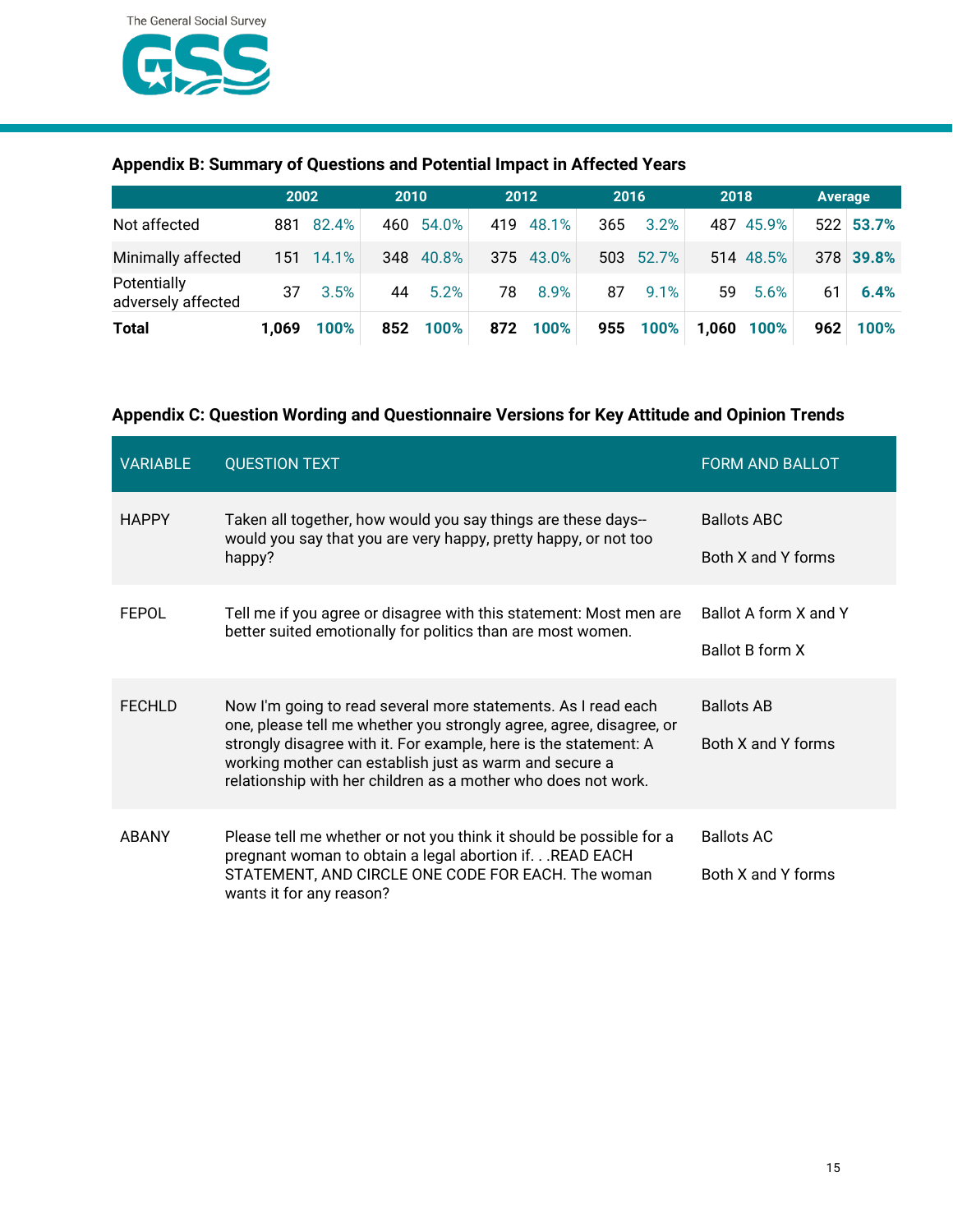

| NATFARE/<br><b>NATFAREY</b>  | We are faced with many problems in this country, none of which<br>can be solved easily or inexpensively. I'm going to name some of<br>these problems, and for each one I'd like you to name some of<br>these problems, and for each one I'd like you to tell me whether<br>you think we're spending too much money on it, too little money, or<br>about the right amount. First (READ ITEM A) are we spending<br>too much, too little, or about the right amount on (ITEM)?<br><b>NATFARE Welfare</b><br>NATFAREY Assistance to the poor                                                                                                                                                                                                                                                                                                                                                     | <b>Ballots ABC</b><br>NATFARE - form X<br>NATFAREY - form Y |
|------------------------------|----------------------------------------------------------------------------------------------------------------------------------------------------------------------------------------------------------------------------------------------------------------------------------------------------------------------------------------------------------------------------------------------------------------------------------------------------------------------------------------------------------------------------------------------------------------------------------------------------------------------------------------------------------------------------------------------------------------------------------------------------------------------------------------------------------------------------------------------------------------------------------------------|-------------------------------------------------------------|
| FEJOBAFF/<br><b>FEHIRE</b>   | FEJOBAFF Some people say that because of past discrimination,<br>women should be given preference in hiring and promotion. Others<br>say that such preference in hiring and promotion of women is<br>wrong because it discriminates against men. What about your<br>opinion - are you for or against preferential hiring and promotion of<br>women?<br>IF FOR: Do you favor preference in hiring and promotion strongly<br>or not strongly?<br>IF AGAINST: Do you oppose preference in hiring and promotion<br>strongly or not strongly?<br>FEHIRE Now I'm going to read several statements. As I read each<br>one, please tell me whether you strongly agree, agree, neither<br>agree nor disagree, disagree, or strongly disagree. For example,<br>here is the statement:<br>Because of past discrimination, employers should make special<br>efforts to hire and promote qualified women. | <b>Ballots AB</b><br>FEJOBAFF - form X<br>FEHIRE - form Y   |
| DISCAFFM/<br><b>DISCAFFW</b> | DISCAFFM What do you think the chances are these days that a<br>man won't get a job or promotion while an equally or less qualified<br>woman gets one instead? Is this very likely, somewhat likely,<br>somewhat unlikely, or very unlikely these days?<br>DISCAFFW What do you think the chances are these days that a<br>woman won't get a job or promotion while an equally or less<br>qualified man gets one instead? Is this very likely, somewhat likely,<br>somewhat unlikely, or very unlikely these days?                                                                                                                                                                                                                                                                                                                                                                           | <b>Ballots AB</b><br>DISCAFFM - form X<br>DISCAFFW - form Y |
| <b>USWARY</b>                | Do you expect the United States to fight in another world war<br>within the next ten years?                                                                                                                                                                                                                                                                                                                                                                                                                                                                                                                                                                                                                                                                                                                                                                                                  | <b>Ballot A</b><br>Both X and Y forms                       |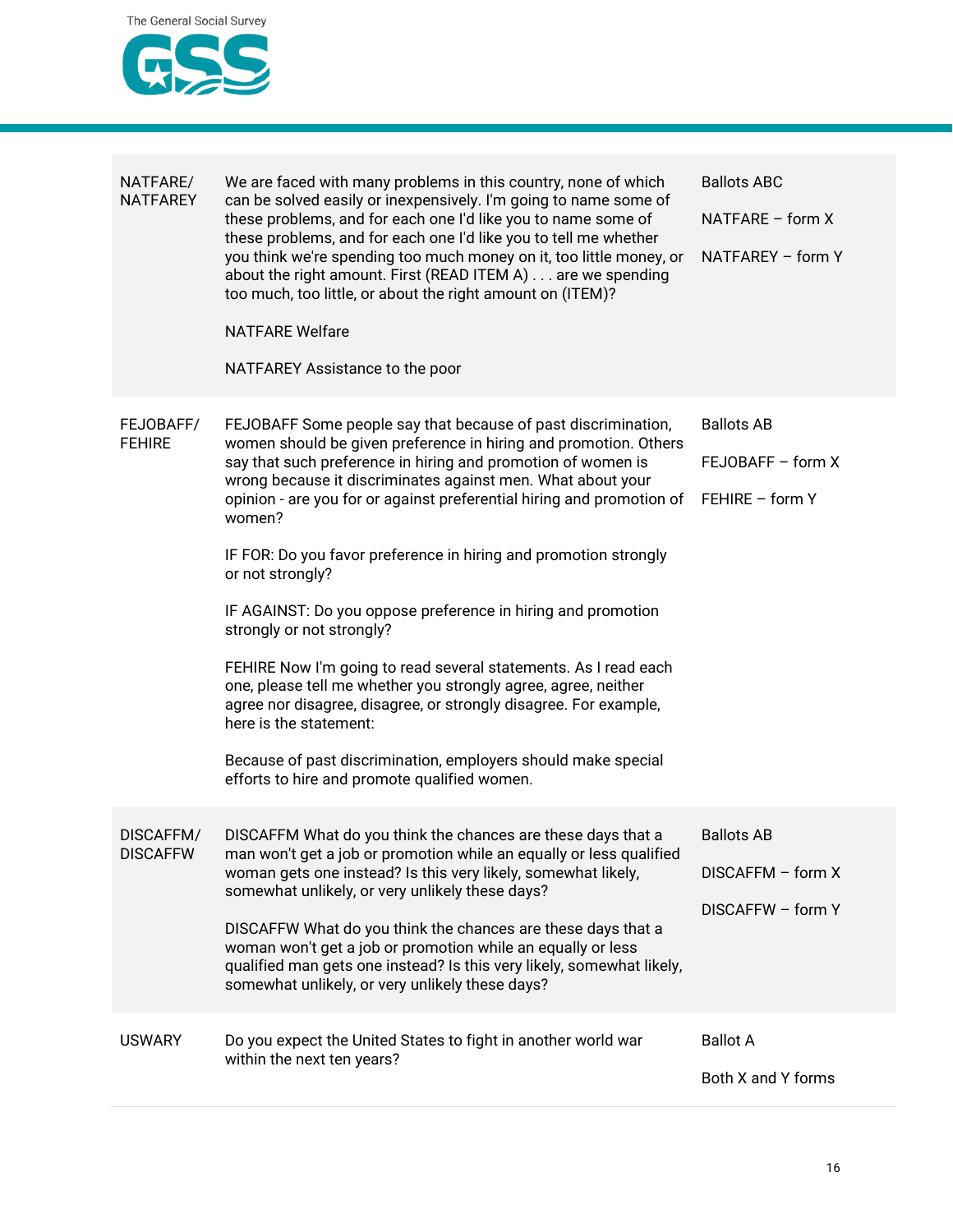

#### **Appendix D: Table of Potentially Adversely Affected Questions Asked on One Ballot or One Form in Affected Years**

|                   |                | 2002         |                      | 2010               |                      | 2012               |                      | 2016         |                | 2018         |
|-------------------|----------------|--------------|----------------------|--------------------|----------------------|--------------------|----------------------|--------------|----------------|--------------|
| <b>Variable</b>   | <b>Ballots</b> | <b>Forms</b> | <b>Ballots Forms</b> |                    | <b>Ballots Forms</b> |                    | <b>Ballots Forms</b> |              | <b>Ballots</b> | <b>Forms</b> |
| ABMEDGOV1         |                |              |                      |                    |                      |                    |                      |              | <b>ABC</b>     | X            |
| ABMEDGOV2         |                |              |                      |                    |                      |                    |                      |              | <b>ABC</b>     | Υ            |
| <b>ADVSCHED</b>   |                |              |                      |                    |                      |                    | $\mathsf C$          | XY           |                |              |
| AGE3              |                |              |                      |                    |                      |                    | $\overline{B}$       | Υ            |                |              |
| <b>AGEDCHLD</b>   |                |              |                      |                    |                      |                    | A                    | Y            |                |              |
| AWAY5             |                |              | AB                   | Υ                  |                      |                    |                      |              | BC             | X            |
| AWAY6             |                |              | $\sf B$              | X                  | $\mathsf C$          | Y                  | A                    | $\mathsf{X}$ | AB             | X            |
| AWAY7             |                |              | $\mathsf C$          | X                  | B                    | X                  | A                    | Υ            | A              | X            |
| AWAY8             |                |              |                      |                    | $\sf B$              | $\pmb{\mathsf{X}}$ |                      |              |                |              |
| AWAY11            |                |              |                      |                    | B                    | Υ                  | $\overline{B}$       | Υ            |                |              |
| AWAY12            |                |              |                      |                    | $\sf B$              | Υ                  |                      |              |                |              |
| AWAY13            |                |              |                      |                    |                      |                    | $\overline{B}$       | X            |                |              |
| <b>BIGBANG</b>    |                |              |                      |                    |                      |                    | A                    | $\mathsf{X}$ | A              | X            |
| BIGBANG1          |                |              |                      |                    |                      |                    | B                    | X            | B              | X            |
| BIGBANG2          |                |              |                      |                    |                      |                    | A                    | Y            | A              | Y            |
| <b>BORED</b>      |                |              |                      |                    |                      |                    | $\mathbf C$          | X            |                |              |
| CESD1             |                |              |                      |                    |                      |                    | $\mathsf C$          | XY           |                |              |
| CESD <sub>2</sub> |                |              |                      |                    |                      |                    | $\mathbb C$          | XY           |                |              |
| CESD3             |                |              |                      |                    |                      |                    | $\mathsf C$          | XY           |                |              |
| CESD4             |                |              |                      |                    |                      |                    | $\mathbf C$          | XY           |                |              |
| CESD <sub>5</sub> |                |              |                      |                    |                      |                    | $\mathsf C$          | XY           |                |              |
| <b>CHEMGEN</b>    |                |              |                      |                    |                      |                    | A                    | XY           | A              | XY           |
| <b>COJEW</b>      |                |              |                      |                    |                      |                    | <b>ABC</b>           | Y            | B              | $\mathsf{X}$ |
| <b>DECIDWRK</b>   |                |              |                      |                    |                      |                    | $\mathbf C$          | XY           |                |              |
| <b>DISCAFFM</b>   | AB             | X            | AB                   | $\pmb{\mathsf{X}}$ | AB                   | $\mathsf{X}$       | AB                   | $\mathsf{X}$ | AB             | X            |
| <b>DISCAFFW</b>   | AB             | Υ            | AB                   | Υ                  | AB                   | Υ                  | AB                   | Υ            | AB             | Υ            |
| DWELL5            |                |              |                      |                    | <b>BC</b>            | X                  |                      |              |                |              |
| <b>EVOLVED</b>    |                |              |                      |                    |                      |                    | AB                   | X            | AB             | Χ            |
| <b>FEHIRE</b>     | AB             | Y            | AB                   | Y                  | AB                   | Y                  | AB                   | Y            | AB             | Y            |
| <b>FEJOBAFF</b>   | AB             | X            | AB                   | X                  | AB                   | X                  | AB                   | X            | AB             | X            |
| GENDER9           |                |              |                      |                    | $\mathsf C$          | $\mathsf{X}$       |                      |              |                |              |
| GENDER10          | BC             | Y            |                      |                    | $\mathsf C$          | X                  |                      |              | AC             | Υ            |
| GENDER12          | $\mathsf{A}$   | Y            |                      |                    |                      |                    |                      |              |                |              |
| GENDER13          |                |              |                      |                    | $\sf B$              | Y                  | AB                   | X            |                |              |
| GENDER14          |                |              |                      |                    | B                    | Y                  | $\mathsf{A}$         | $\mathsf{X}$ |                |              |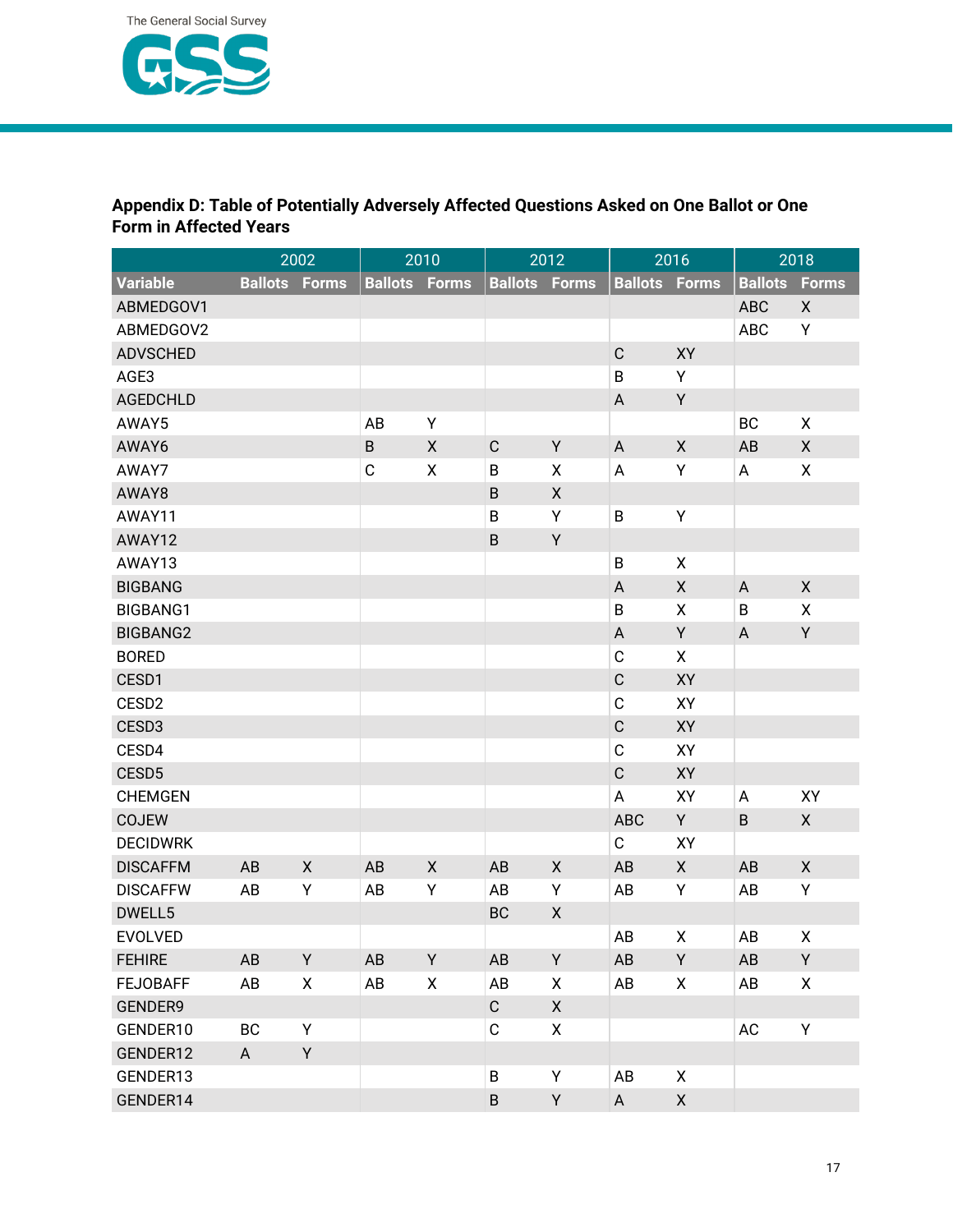

|                 |                | 2002               | 2010           |              | 2012           |              | 2016           |                    | 2018           |              |
|-----------------|----------------|--------------------|----------------|--------------|----------------|--------------|----------------|--------------------|----------------|--------------|
| <b>Variable</b> | <b>Ballots</b> | <b>Forms</b>       | <b>Ballots</b> | <b>Forms</b> | <b>Ballots</b> | <b>Forms</b> | <b>Ballots</b> | <b>Forms</b>       | <b>Ballots</b> | <b>Forms</b> |
| <b>GENEGEN</b>  |                |                    |                |              |                |              | A              | XY                 | A              | XY           |
| <b>HLTHSTRT</b> |                |                    |                |              |                |              | <b>ABC</b>     | Υ                  | <b>ABC</b>     | Y            |
| <b>INDUSGEN</b> |                |                    |                |              |                |              | A              | XY                 | A              | XY           |
| <b>INTRACE3</b> |                |                    | B              | χ            | $\sf B$        | Χ            | $\mathbf C$    | χ                  |                |              |
| JEW16AJ         |                |                    |                |              | A              | Υ            |                |                    |                |              |
| KD3RELIG        |                |                    |                |              | $\mathsf C$    | Υ            |                |                    |                |              |
| <b>LEASTHRS</b> |                |                    |                |              |                |              | $\mathsf C$    | XY                 |                |              |
| MAR8            | $\mathsf C$    | $\pmb{\mathsf{X}}$ |                |              |                |              |                |                    |                |              |
| MAR9            |                |                    | A              | XY           |                |              | A              | X                  | A              | Y            |
| MAR12           |                |                    |                |              |                |              | A              | XY                 |                |              |
| MAR13           |                |                    |                |              | $\sf B$        | Υ            | B              | X                  |                |              |
| MAR14           |                |                    |                |              | B              | Υ            |                |                    |                |              |
| MHP2R2          |                |                    |                |              |                |              |                |                    | BC             | Y            |
| MHP4R2          |                |                    |                |              |                |              |                |                    | $\mathbf C$    | X            |
| <b>MOSTHRS</b>  |                |                    |                |              |                |              | $\mathsf C$    | XY                 |                |              |
| <b>NANOBEN</b>  |                |                    |                |              |                |              | Α              | XY                 | A              | XY           |
| <b>NANOHARM</b> |                |                    |                |              |                |              | A              | XY                 | A              | XY           |
| <b>NANOWILL</b> |                |                    |                |              |                |              | A              | XY                 | A              | XY           |
| <b>NATAID</b>   | <b>ABC</b>     | X                  | <b>ABC</b>     | X            | <b>ABC</b>     | X            | <b>ABC</b>     | X                  | <b>ABC</b>     | X            |
| <b>NATAIDY</b>  | <b>ABC</b>     | Υ                  | <b>ABC</b>     | Υ            | ABC            | Υ            | <b>ABC</b>     | Υ                  | <b>ABC</b>     | Υ            |
| <b>NATCITY</b>  | <b>ABC</b>     | X                  | <b>ABC</b>     | X            | <b>ABC</b>     | X            | <b>ABC</b>     | X                  | <b>ABC</b>     | X            |
| <b>NATCITYY</b> | <b>ABC</b>     | Υ                  | <b>ABC</b>     | Υ            | <b>ABC</b>     | Υ            | ABC            | Υ                  | <b>ABC</b>     | Υ            |
| <b>NATCRIME</b> | <b>ABC</b>     | X                  | <b>ABC</b>     | Χ            | <b>ABC</b>     | X            | <b>ABC</b>     | $\pmb{\mathsf{X}}$ | <b>ABC</b>     | X            |
| <b>NATCRIMY</b> | <b>ABC</b>     | Υ                  | <b>ABC</b>     | Υ            | <b>ABC</b>     | Υ            | <b>ABC</b>     | Υ                  | <b>ABC</b>     | Υ            |
| <b>NATDRUG</b>  | <b>ABC</b>     | X                  | <b>ABC</b>     | X            | <b>ABC</b>     | X            | <b>ABC</b>     | X                  | <b>ABC</b>     | X            |
| <b>NATDRUGY</b> | <b>ABC</b>     | Υ                  | <b>ABC</b>     | Υ            | <b>ABC</b>     | Υ            | <b>ABC</b>     | Υ                  | <b>ABC</b>     | Υ            |
| <b>NATEDUC</b>  | <b>ABC</b>     | $\pmb{\mathsf{X}}$ | <b>ABC</b>     | Χ            | <b>ABC</b>     | Χ            | <b>ABC</b>     | $\pmb{\mathsf{X}}$ | <b>ABC</b>     | X            |
| NATEDUCY        | ABC            | Y                  | ABC            | Y            | ABC            | Υ            | ABC            | Y                  | ABC            | Υ            |
| <b>NATHEAL</b>  | <b>ABC</b>     | X                  | <b>ABC</b>     | X            | ABC            | X            | <b>ABC</b>     | X                  | <b>ABC</b>     | X            |
| <b>NATHEALY</b> | ABC            | Υ                  | ABC            | Υ            | ABC            | Υ            | ABC            | Υ                  | <b>ABC</b>     | Y            |
| <b>NATRACE</b>  | ABC            | X                  | <b>ABC</b>     | X            | ABC            | X            | <b>ABC</b>     | X                  | <b>ABC</b>     | X            |
| <b>NATRACEY</b> | ABC            | Υ                  | ABC            | Υ            | ABC            | Υ            | <b>ABC</b>     | Υ                  | ABC            | Υ            |
| <b>NATSCI</b>   | ABC            | X                  |                |              |                |              |                |                    |                |              |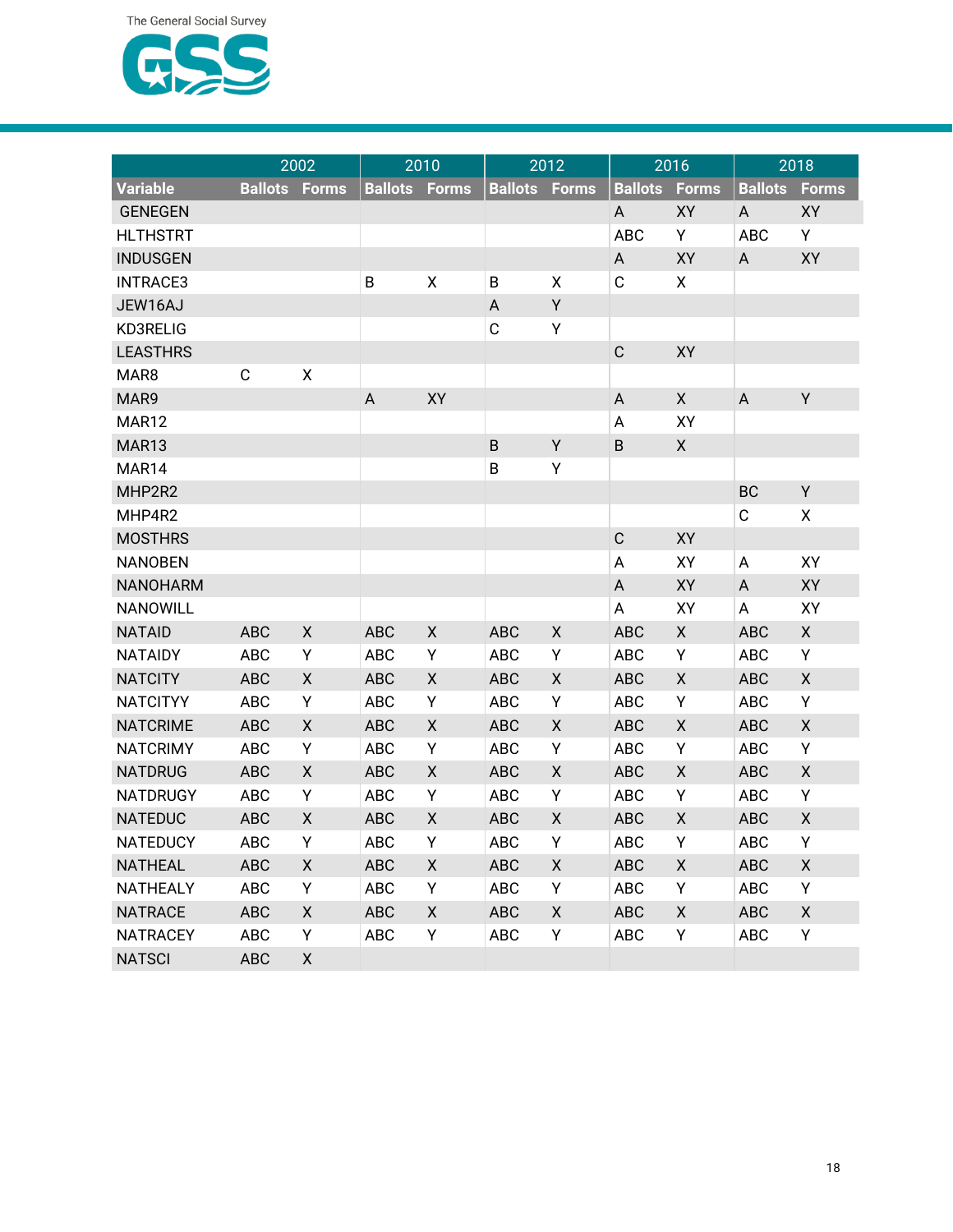

|                 |                | 2002         | 2010           |              | 2012                 |              | 2016           |                    | 2018           |              |
|-----------------|----------------|--------------|----------------|--------------|----------------------|--------------|----------------|--------------------|----------------|--------------|
| <b>Variable</b> | <b>Ballots</b> | <b>Forms</b> | <b>Ballots</b> | <b>Forms</b> | <b>Ballots Forms</b> |              | <b>Ballots</b> | <b>Forms</b>       | <b>Ballots</b> | <b>Forms</b> |
| <b>NEWSFRMY</b> |                |              | AC             | Υ            |                      |              |                |                    |                |              |
| <b>NEWSFROM</b> |                |              | $\mathbf C$    | X            |                      |              |                |                    |                |              |
| <b>NUKEGEN</b>  |                |              |                |              |                      |              | A              | XY                 | A              | XY           |
| OLD9            |                |              |                |              | $\mathsf C$          | Χ            |                |                    |                |              |
| OLD10           | BC             | Y            |                |              | $\mathsf C$          | $\mathsf{X}$ |                |                    | AC             | Υ            |
| OLD12           | A              | Υ            |                |              |                      |              |                |                    |                |              |
| OLD13           |                |              | $\sf B$        | Y            | B                    | Υ            | AB             | $\pmb{\times}$     |                |              |
| OLD14           |                |              | B              | Υ            | $\sf B$              | Υ            | Α              | X                  |                |              |
| <b>PAIDHOW</b>  |                |              |                |              |                      |              | $\mathsf C$    | XY                 |                |              |
| POLEFF3         |                |              |                |              | AC                   | X            |                |                    |                |              |
| POLEFF11        |                |              |                |              | AC                   | Χ            |                |                    |                |              |
| POLEFF13        |                |              |                |              | AC                   | X            |                |                    |                |              |
| POLEFF15        |                |              |                |              | AC                   | X            |                |                    |                |              |
| POLEFF16        |                |              |                |              | AC                   | X            |                |                    |                |              |
| POLEFF17        |                |              |                |              | AC                   | Χ            |                |                    |                |              |
| POLEFY3         |                |              |                |              | AC                   | Υ            |                |                    |                |              |
| POLEFY11        |                |              |                |              | AC                   | Υ            |                |                    |                |              |
| POLEFY13        |                |              |                |              | AC                   | Υ            |                |                    |                |              |
| POLEFY15        |                |              |                |              | AC                   | Υ            |                |                    |                |              |
| POLEFY16        |                |              |                |              | AC                   | Υ            |                |                    |                |              |
| POLEFY17        |                |              |                |              | AC                   | Υ            |                |                    |                |              |
| <b>RACETHAS</b> |                |              |                |              |                      |              | $\mathbf C$    | XY                 |                |              |
| <b>RACETHBL</b> |                |              |                |              |                      |              | $\mathsf C$    | XY                 |                |              |
| <b>RACETHHI</b> |                |              |                |              |                      |              | $\mathbf C$    | XY                 |                |              |
| <b>RACETHMN</b> |                |              |                |              |                      |              | $\mathsf C$    | XY                 |                |              |
| <b>RACETHNA</b> |                |              |                |              |                      |              | $\mathbf C$    | XY                 |                |              |
| <b>RACETHOT</b> |                |              |                |              |                      |              | $\mathsf C$    | XY                 |                |              |
| RACETHWH        |                |              |                |              |                      |              | $\mathbf C$    | XY                 |                |              |
| <b>RANDOM</b>   |                |              |                |              |                      |              | <b>ABC</b>     | $\mathsf{X}$       | ABC            | X            |
| RELATE9         |                |              |                |              | $\mathsf C$          | X            |                |                    |                |              |
| RELATE10        | BC             | Y            |                |              | $\mathsf C$          | X            |                |                    | AC             | Y            |
| RELATE12        | A              | Υ            |                |              |                      |              |                |                    |                |              |
| RELATE13        |                |              |                |              | B                    | Y            | $\mathsf{A}$   | $\pmb{\mathsf{X}}$ |                |              |
| RELATE14        |                |              |                |              | B                    | Υ            | A              | X                  |                |              |
| RELHH9          |                |              |                |              | $\mathsf C$          | X            |                |                    |                |              |
| RELHH10         | BC             | Υ            |                |              | $\mathsf C$          | X            |                |                    | $\mathsf{AC}$  | Υ            |